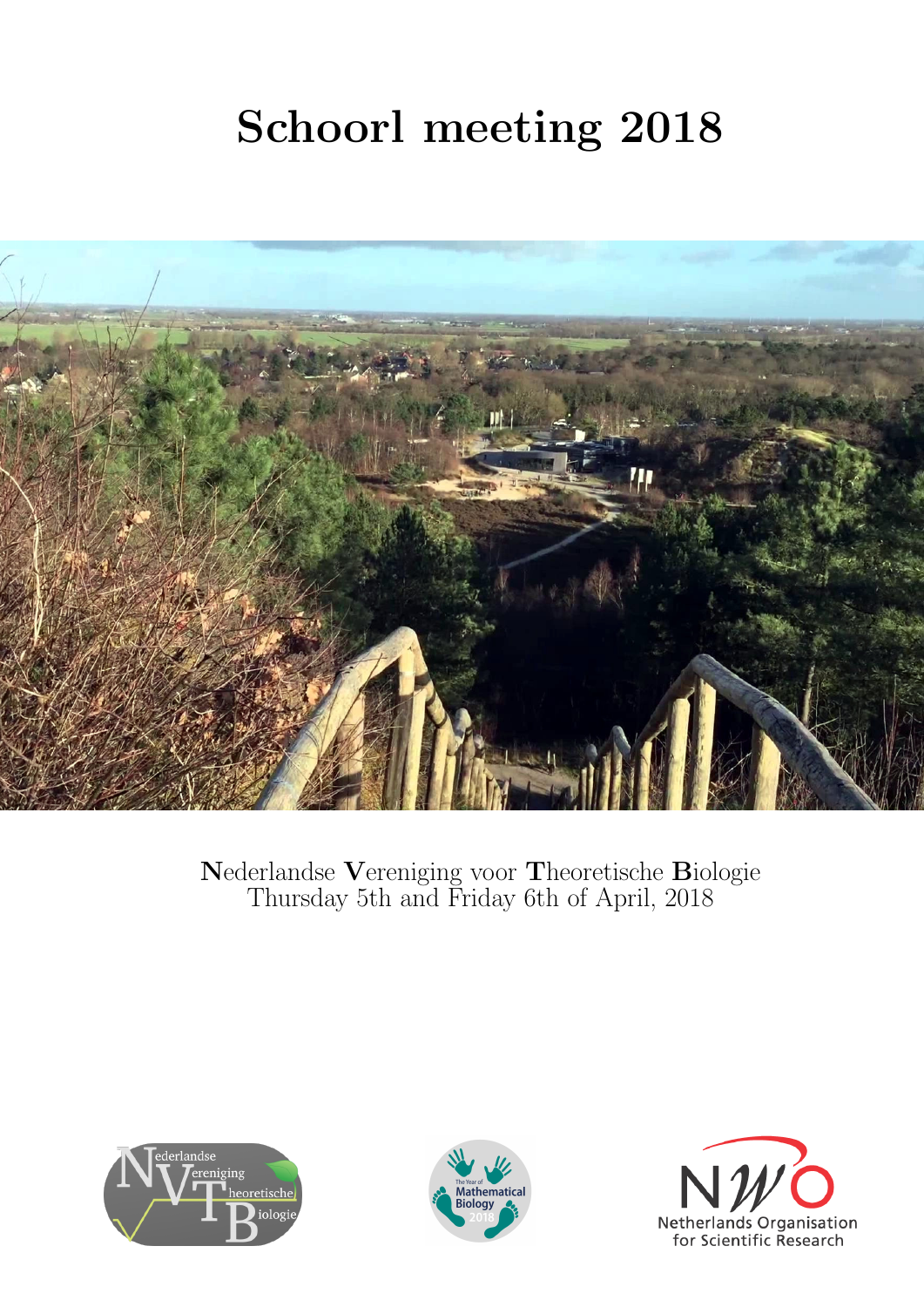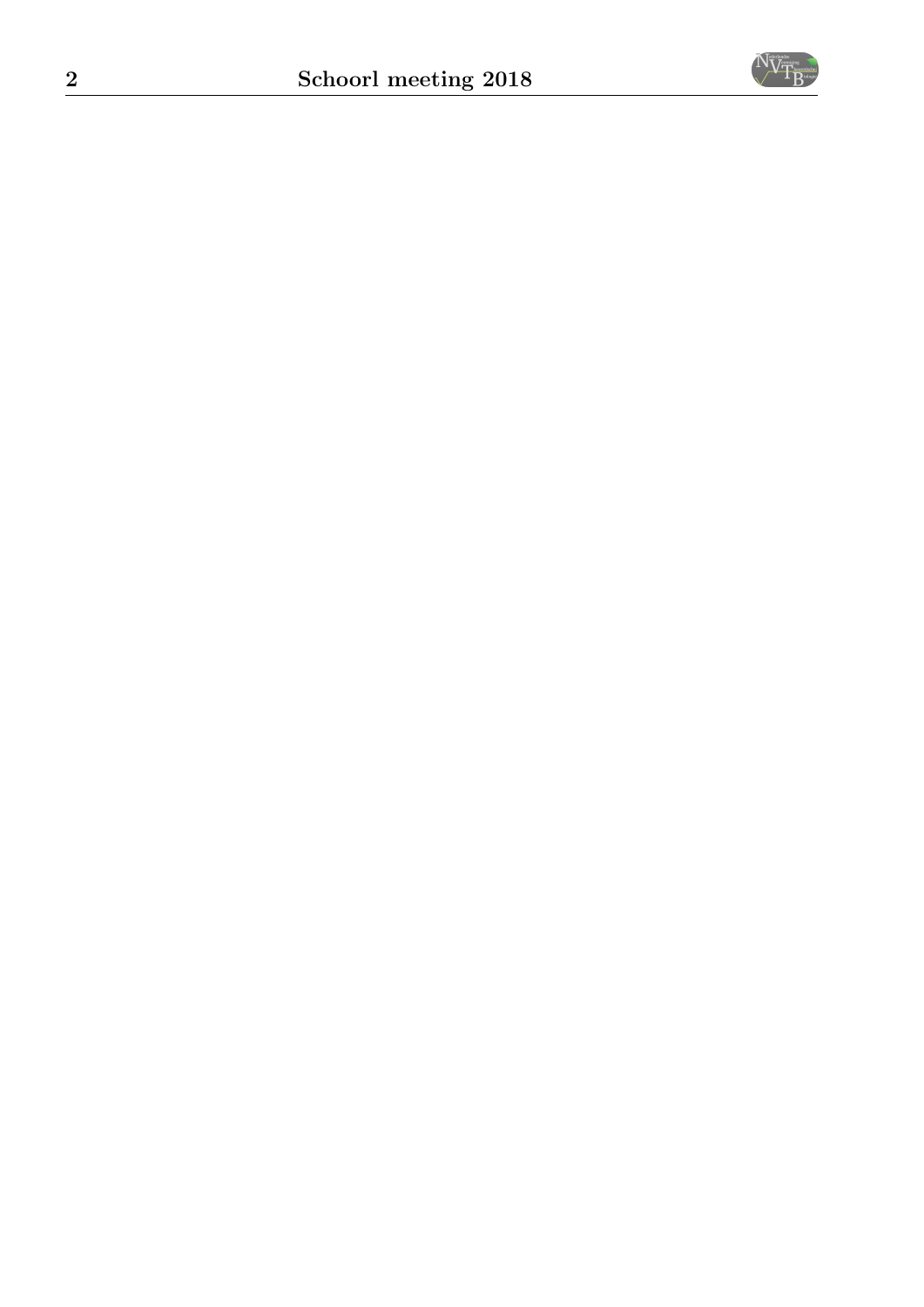

Dear participants,

A little earlier than usual, I once again welcome everyone to the Annual NVTB meeting. As every other year, I am looking forward to learn from you all, and I can only assume the same is true for everyone attending! The number of participants (30) is a little low compared to previous years. While we had to sail a pretty tight ship last year, the schedule is much less full this year, meaning there's much more time for informal discussions during coffee!

The invited speaker on Thursday (April 5th) is Bert Theunissen, an expert on the history and philosophy of science, who will talk about scientific integrity and the skills required for future researchers to cope with the everyday dilemas and responsibilities. On Friday, Sander van Doorn will tell us about the biomolecular network that is the basis of chemotaxis in bacteria as a minimal example of a complex trait.

Like every year, the meeting is subsidised by NWO, allowing us to host an affordable meeting. For this we are of course very grateful. We are also working together with the Year of Mathematical Biology 2018 (YoM), whose main objective is to celebrate the increase and importance of applications of mathematics to biology and life sciences in the last  $\text{years}^1$ 

Lastly, all young speakers are once again eligible for the NVTB-presentation award of  $\epsilon$  100,-! All students (bachelor, masters, and PhD candidates) can win this price, so *zet 'm op*! (give it your best shot!)

We wish you a pleasant stay, and an interesting meeting!

The board of the NVTB,

Jaap Kaandorp (Chair) Lotte de Vries (Treasurer) Bram van Dijk (Secretary)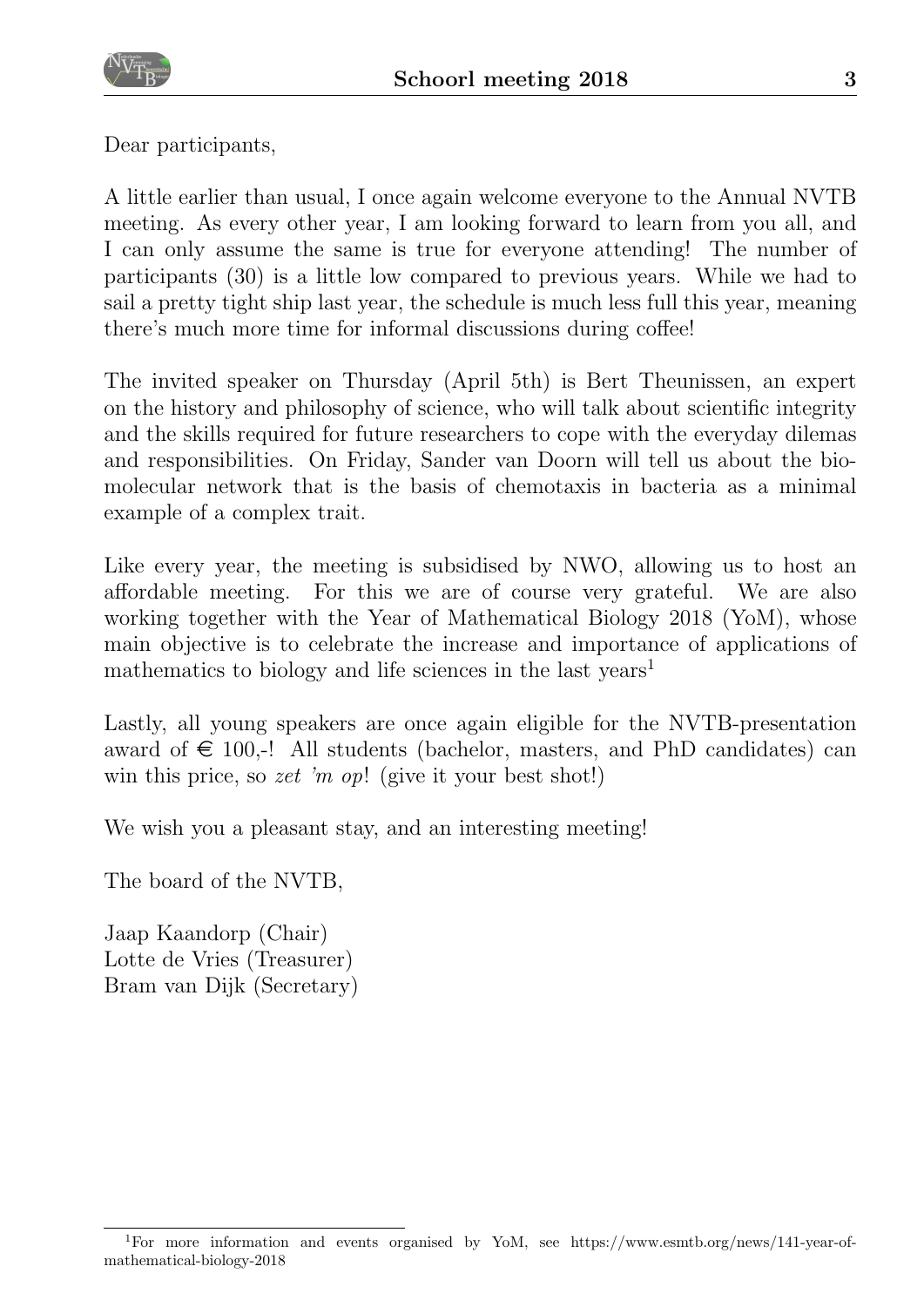

# Practical information:

#### Address:

Dopersduin Oorsprongweg 3 1871 HA Schoorl phone: (072) 509 12 74 website: www.dopersduin.nl.

#### Nights and Meals:

In "Dopersduin" the overnight accommodation consists of simple 4 person bedrooms with bunk-beds, as well as double and single bedrooms with shower and toilet. All prices include overnight stay and meals. The four-bedded rooms do not included bed linnen, which you can rent for  $\epsilon \in \{8.50, \text{ but you can also bring your}$ own sleeping bag and pillow case.

#### Finances:

Thanks to a subsidy of the NWO–ALW, we are able to keep the costs for participants low. You can either pay at registration thursday morning (make sure to bring some cash to the meeting) or transfer beforehand. Below is an overview of the prices:

| Membership fee                                                                                            | $\epsilon$ 12.                                                    |
|-----------------------------------------------------------------------------------------------------------|-------------------------------------------------------------------|
| Single day attendance                                                                                     | $\epsilon \in 50$ ,- (non-members $\epsilon$ 65,-)                |
| Single day students $*$                                                                                   | $\epsilon \in 30$ , - (non-members $\epsilon$ 45, -)              |
| Two days with four-bedded room (No bed linnen included,                                                   | $\epsilon \in 55$ ,- (non-members $\epsilon \in \mathcal{A}_0$ .) |
| bring a sleeping bag or hire bed linnen for $\in$ 8,50)                                                   |                                                                   |
| Four-bedded room students <sup>*</sup> (No bed linnen included, bring $\in$ 35,- (non-members $\in$ 50,-) |                                                                   |
| a sleeping bag or hire bed linnen for $\in$ 8,50)                                                         |                                                                   |
| Double room                                                                                               | $\epsilon \in 80$ ,- (non-members $\epsilon$ 95,-)                |
| Single room                                                                                               | $\epsilon$ 100,- (non-members $\epsilon$ 115,-)                   |

\*Bachelor and master students.

#### To get to Schoorl by public transport:

• At the trainstation in Alkmaar, you can cross the railway tracks at the end of the platform (in the direction to Den Helder) to arrive at the busstation directly. From Alkmaar take bus 151 (10u03m is recommended) to Sint Maartensvlotbrug and exit at the stop "Schoorl-Koningsweg" (that takes a little over 15 minutes). The bus departs every 30 minutes.

• In Schoorl: cross the road and follow the Koningsweg to the dune. Go left into the Oorsprongweg, and after 100 meters the Doopsgezind Broederschapshuis is on your right. The walk takes about 5 minutes.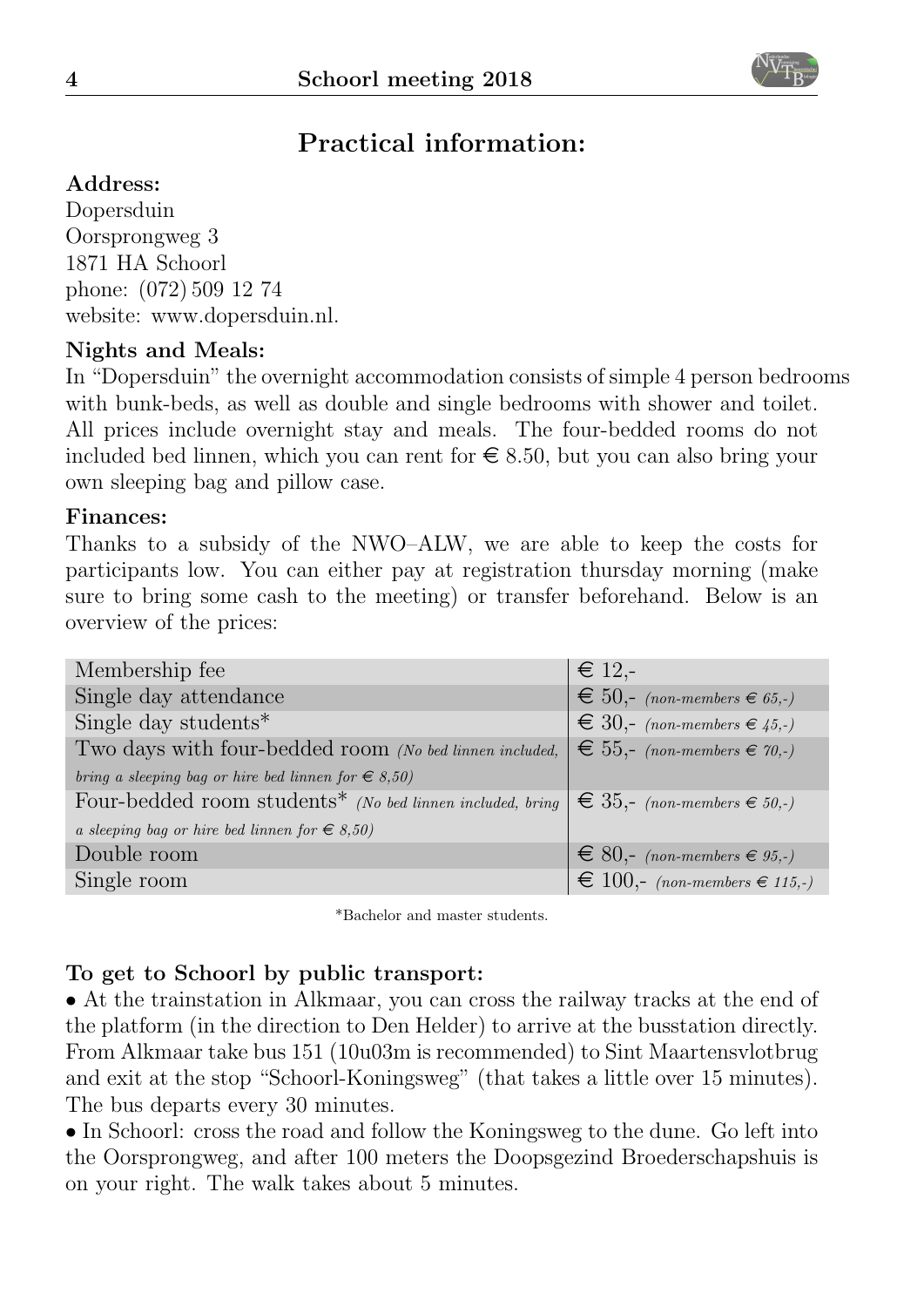

#### To get to Schoorl by car:

Take the N9 (Alkmaar–Den Helder) and exit at Schoorldam to Schoorl. After about 750 meter keep right at the crosspoint in the direction Groet/Petten. This road is called Voorweg and later Heereweg. After about 1 kilometer go straight at the crossing to Centrum. After 200 meter turn right onto the Koningsweg (there is a sign Dopersduin there). At the end, turn left onto the Oorsprongweg (this is a one-way road, so be sure to come from this direction). After about 100 meters, Dopersduin is on your right. The driveway leads to the parking lot.

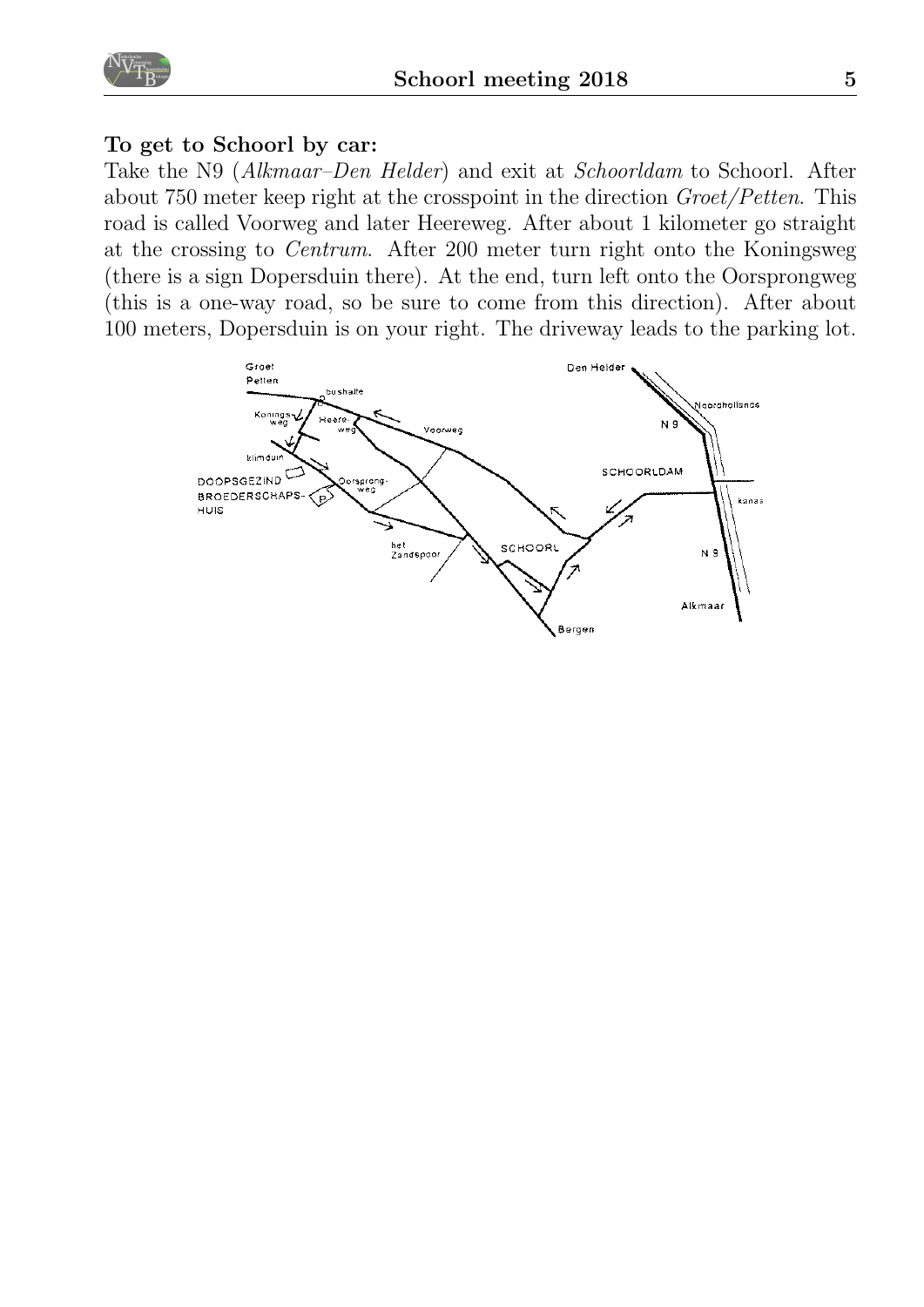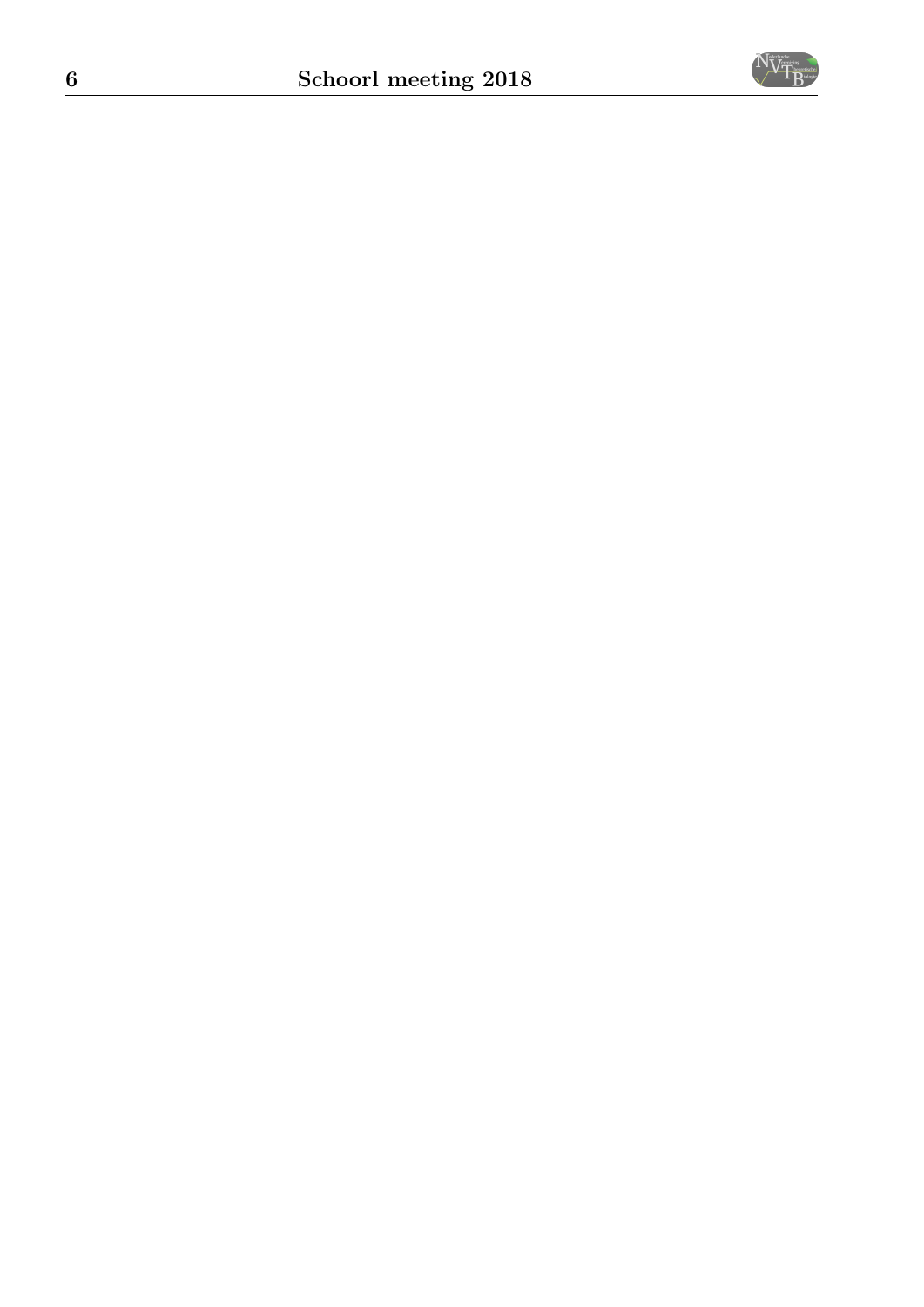# Programme NVTB Meeting 2018

| Day 1: Thursday April 5th |                                                                                                                                                  |  |  |
|---------------------------|--------------------------------------------------------------------------------------------------------------------------------------------------|--|--|
| 10:30                     | Registration (Tea/Coffee)                                                                                                                        |  |  |
| $11:00 - 11.10$           | Jaap Kaandorp, Opening statements                                                                                                                |  |  |
|                           | 11:10 - 12.00 Bert Theunissen, What scientific integrity is<br>really about                                                                      |  |  |
| $12.00 - 12.25$           | Helen Kruize, <i>Evolutionary fine-tuning of the bacterial</i><br><i>chemotaxis network to different ecologies</i>                               |  |  |
| $12:30 - 13:30$           | Lunch                                                                                                                                            |  |  |
| $13:30 - 13:55$           | Hilje Doekes, Evolution of bacteriocin regulation by local<br>cell density cues                                                                  |  |  |
| $13:55 - 14:20$           | Inge Wortel, Learning by example: How T cells learn<br>to discriminate "self" from "foreign" during negative<br>selection                        |  |  |
| $14:20 - 14.40$           | Tea/Coffee                                                                                                                                       |  |  |
| $14:40 - 15.05$           | Fransje van Weerden, Quantifying the effects of lateral<br>and frontal visual fields on transmission of information<br><i>in foraging groups</i> |  |  |
| $15.05 - 15.30$           | Shabaz Sultan, How Immune Cells Find Each Other; In<br><i>Silico Model of Fibroblastic Reticular Network Structure</i><br>and Morphology         |  |  |
| $15:45 - 16.15$           | Registration continued                                                                                                                           |  |  |
| $16:15 - 17:00$<br>18:00  | Yearly (general) meeting<br>Dinner                                                                                                               |  |  |
| 19:15                     | Getting lost in the dunes of Schoorl                                                                                                             |  |  |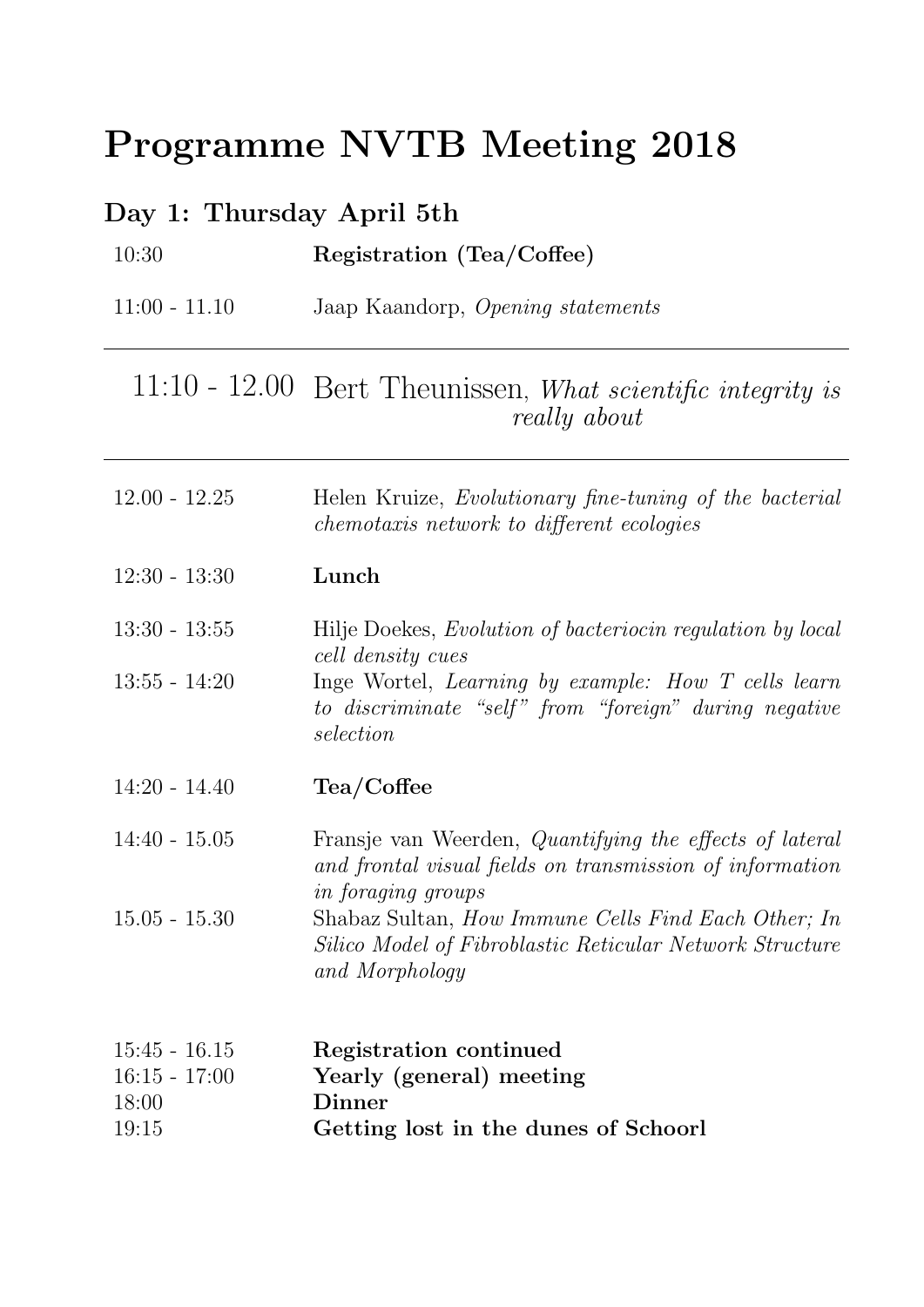# Day 2: Friday April 6th

| 08:30           | <b>Breakfast</b>                                                                                                                                                |
|-----------------|-----------------------------------------------------------------------------------------------------------------------------------------------------------------|
| $9:30 - 10.20$  | Sander van Doorn, Unfolding the complexity of a<br><i>three-part brain</i>                                                                                      |
| $10:20 - 10.45$ | Anieke van Leeuwen, Critical chronicity: acute and chronic<br>infections emerge in a single within-host model due to resource<br><i>modulation by parasites</i> |
| $10:45 - 11.05$ | Tea/Coffee                                                                                                                                                      |
| $11:05 - 11.30$ | Bram van Dijk, Virtual microbes evolve to anticipate the<br>predictable long-term evolution experiment                                                          |
| $11:30 - 11.55$ | Sjors Stouten, Mathematical modelling of radiation-induced<br>DNA damage repair and carcinogenesis                                                              |
| $11:55 - 12.25$ | Glenn Mulder, <i>Evolution of lysogeny and bacteriophage</i><br>communication                                                                                   |
| $12:30 - 13.30$ | Lunch                                                                                                                                                           |
| $13:30 - 13.55$ | Gerard Jagers op Akkerhuis, <i>Biological organization three</i><br>decades after Ernst Mayr                                                                    |
| $13.55 - 14.20$ | Remie Janssen, Combining gene trees into a phylogenetic<br>network                                                                                              |
| $14:20 - 14.55$ | Lotte de Vries Linking life history theory, population genetics<br>and population ecology using evolutionary demography: a matrix<br>population model approach. |
| $14:55 - 15.15$ | Tea/Coffee                                                                                                                                                      |
| $15:15 - 15.30$ | Jaap Kaandorp, <i>Presentation price</i> $\mathscr$ closing words                                                                                               |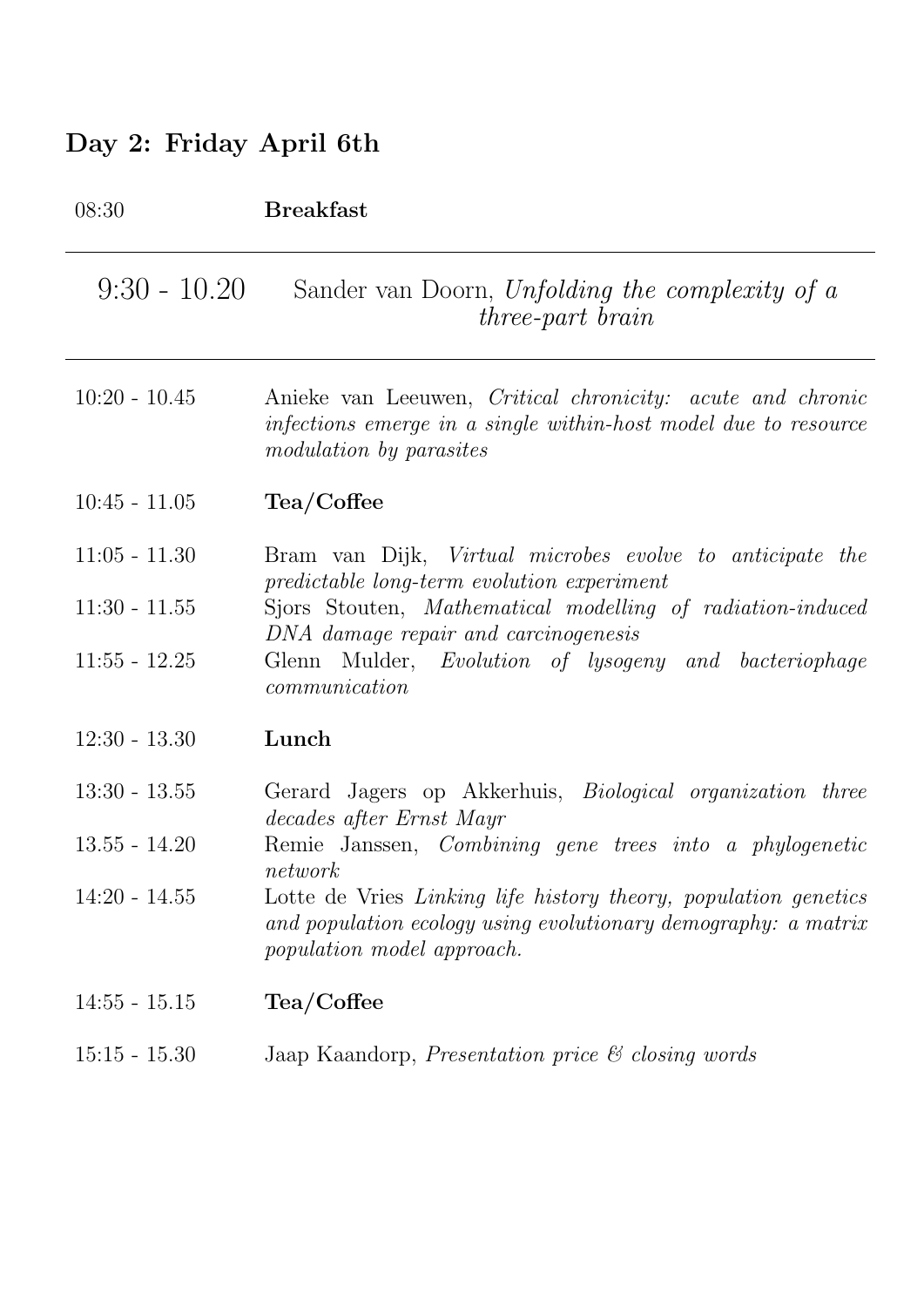



# Abstracts

# Thursday April 5th

#### What scientific integrity is really about

Bert Theunissen Utrecht University

Cases of fraud, the replication crisis, worries about sloppy science in an increasingly competitive academic climate, and public misgivings about the status of scientific knowledge and the independence of scientific researchers, have brought about a feeling of crisis in academic circles. In reaction, most universities and research institutions have drawn up codes of conduct for proper scientific conduct.

As useful as they are, such codes of conduct will not solve the problems at hand. Codes of conduct mostly deal with what is right and wrong, yet they ignore the vast grey area in which it is far from clear what is acceptable behaviour and what is not. Moreover, scientists in different research cultures think differently about such matters. More often than not, integrity issues present themselves to scientists as dilemmas that have no clear-cut solution and that require scientists to reflect more deeply about their role and responsibilities.

At the moment, future researchers are hardly prepared for dealing with such dilemmas. What is needed, therefore, is systematic attention to what research integrity entails in university education. Students must be made streetwise, meaning that they can recognize and effectively deal with the everyday dilemmas of scientific integrity they will encounter as researchers.

My lecture will discuss the nature of such dilemmas by way of a number of examples, and I will venture to suggest some strategies how to deal with them.

#### Evolutionary fine-tuning of the bacterial chemotaxis network to different ecologies

Helen Kruize GELIFES and TRÊS

Understanding the evolution of complex traits is a major challenge in postgenomic biology. Here, we study the bacterial chemotaxis network of E. coli as a minimal example of a complex trait, and analyze the optimization of this network to different environments by natural selection. Building on detailed molecular data available for E. coli 's chemotactic network, we developed a computational model to reconstruct the effect of genomic network mutations on cell motility patterns and chemotactic performance. Using in silico evolution experiments, we then searched for genotypes that optimize chemotactic performance in four different environments. Contrary to theoretical predictions, we observed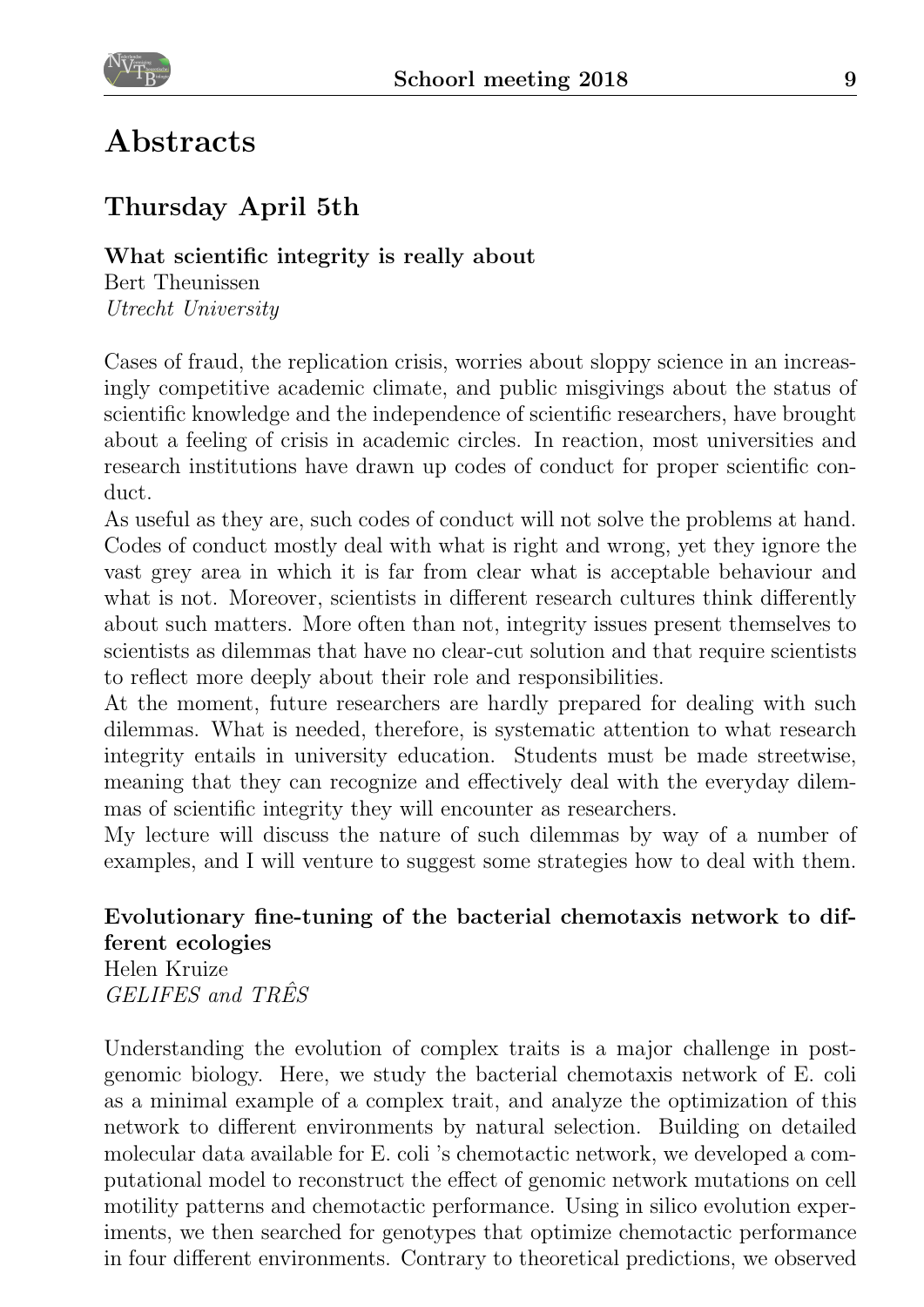

no strong trade-off between the ability to locate resource peaks and the speed of climbing gradients, two key prerequisites for efficient chemotaxis. Instead, we found both weak positive and weak negative correlations in mutant performance across environments. A molecular analysis suggested single components of the chemotactic network to be the subject of specific positive mutations reoccurring in different ecologies. Our results imply that, although ecology has an effect on systems evolution, the ecological constraints are overshadowed by mechanistic constraints. Potentially, these mechanistic constraints could contribute to the robustness of chemotactic networks to environmental changes.

#### Evolution of bacteriocin regulation by local cell density cues

Hilje Doekes Theoretical Biology, Utrecht University

Many bacteria produce toxic molecules targeted at other bacteria, called bacteriocins. This is an example of spiteful behaviour: these cells invest metabolic resources to harm others. The production of most bacteriocins is tightly regulated. In particular, many bacteriocins are produced only if the local bacterial density is high. In these cases, bacteriocin is produced in response to local cell-density cues, which can be signalling molecules or other indicators of the presence of other cells. Although such regulation is frequently observed in nature, it is unclear which selection pressures shaped the evolution of these regulatory systems. We developed a computational model simulating the evolution of bacteriocin production and resistance, and the response to a local density cue. To study how fluctuations in cell density might select for regulation based on the cue, we exposed our simulated bacteria to two different growth regimes: (i) a regime with a fixed habitat in which the population evolves at its dynamic steady state with high population density, resulting in a long-term local competition experiment; and (ii) a serial transfer regime in which a small part of the population is repeatedly selected to colonise a new environment. Under both growth regimes, regulation of bacteriocin production readily evolves. However, the type of regulation found differs. In the local competition experiment cells use the regulation to optimise their competitive strength in response to small fluctuations in local cell density, while under the serial transfer regime they use the regulation to switch between a vulnerable but fast-growing colonisationphenotype and an aggressive but slower-growing competition-phenotype. Next to providing insights on how bacteriocin regulation by cell-density cues could evolve, our results hence emphasise the important role of growth conditions in the evolution of (social) behaviours in bacteria.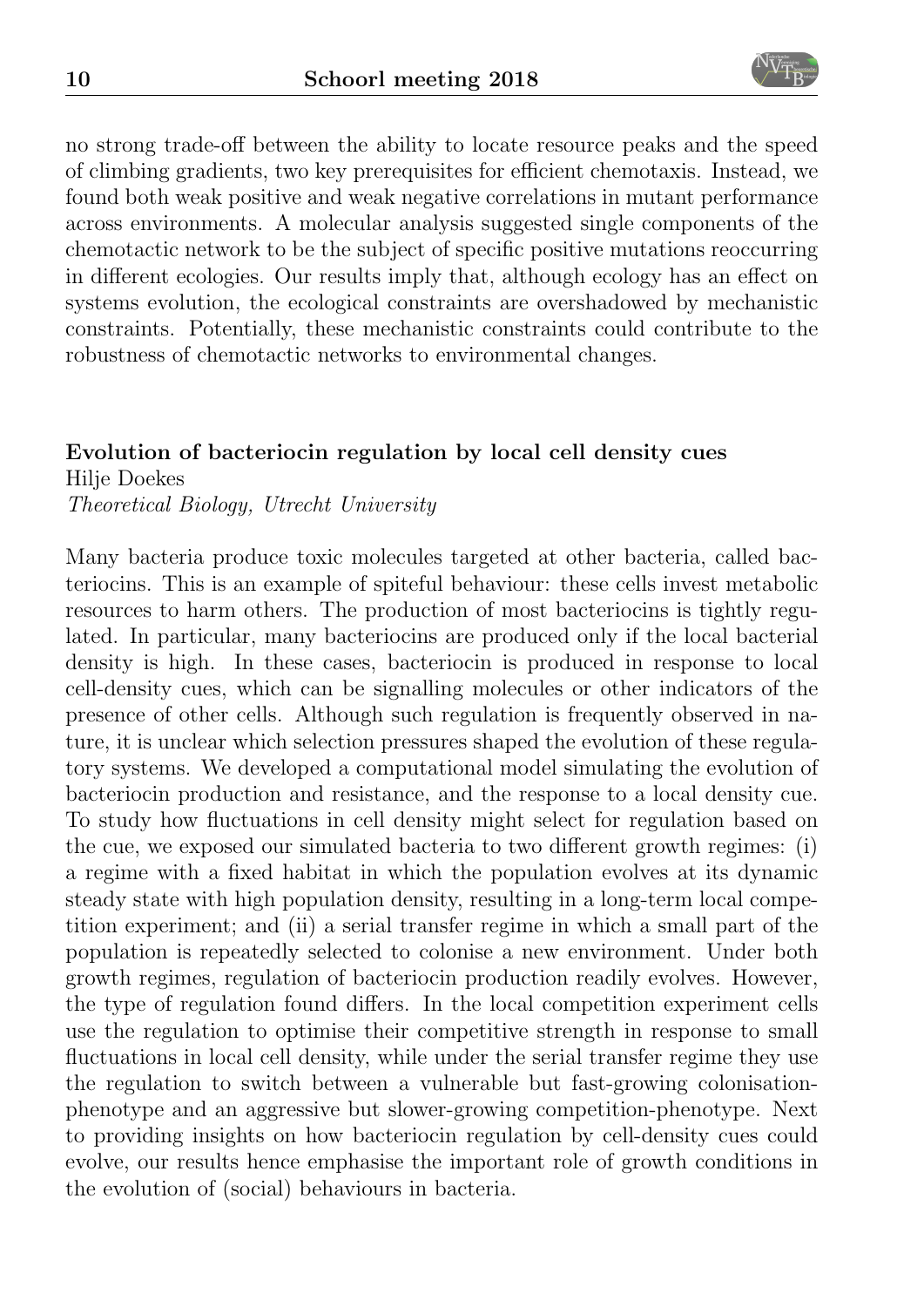

## Learning by example: How T cells learn to discriminate "self" from "foreign" during negative selection.

Inge Wortel

Department of Tumor Immunology, Radboud Institute for Molecular Life Sciences

Our immune system's ability to distinguish foreign from self was long thought to require silencing of self-reactive T cells during negative selection in the thymus. Yet recent data have shown that this removal is remarkably incomplete. This raises the question how such incomplete negative selection can nevertheless give rise to T cell repertoires that can discriminate between "self" and "foreign". We therefore devised an Artificial Immune System (AIS) to simulate incomplete negative selection in silico, on repertoires containing billions of T cells. Linking the problem of discriminating between self and foreign peptides to the analogous, more intuitive problem of language classification, we first applied our AIS to text in various languages to investigate under which conditions incomplete negative selection allows self-foreign discrimination. We then used this understanding to examine to what extent negative selection can support self-foreign discrimination by the immune system. We demonstrate that even incomplete negative selection can markedly improve self-foreign discrimination if T cells are moderately cross-reactive. This works especially well when "self" and "foreign" sequences are dissimilar - for example when comparing English text to text from the South-African language Xhosa. Even though similarities between self and foreign peptides hamper self-foreign discrimination in the immune system, we show that this discrimination remains possible - as long as the self peptides presented during negative selection strike a balance between abrogation of self-reactivity and preservation of foreign recognition. Importantly, our model predicts that preferential presentation of peptides with rare amino acids can achieve this balance. Our model explains how negative selection on an incomplete set of self peptides can bias a T cell repertoire towards foreign recognition. Importantly, this does not require the complete removal of selfreactive T cells. This notion reconciles the established negative selection theory with the finding that many self-reactive  $T$  cells survive this process.

#### Quantifying the effects of lateral and frontal visual fields on transmission of information in foraging groups

Fransje van Weerden GELIFES / ALICE

Foraging individuals often live in groups. This improves their survival through passive risk dilution by sheer numbers and through increasingly more active pro-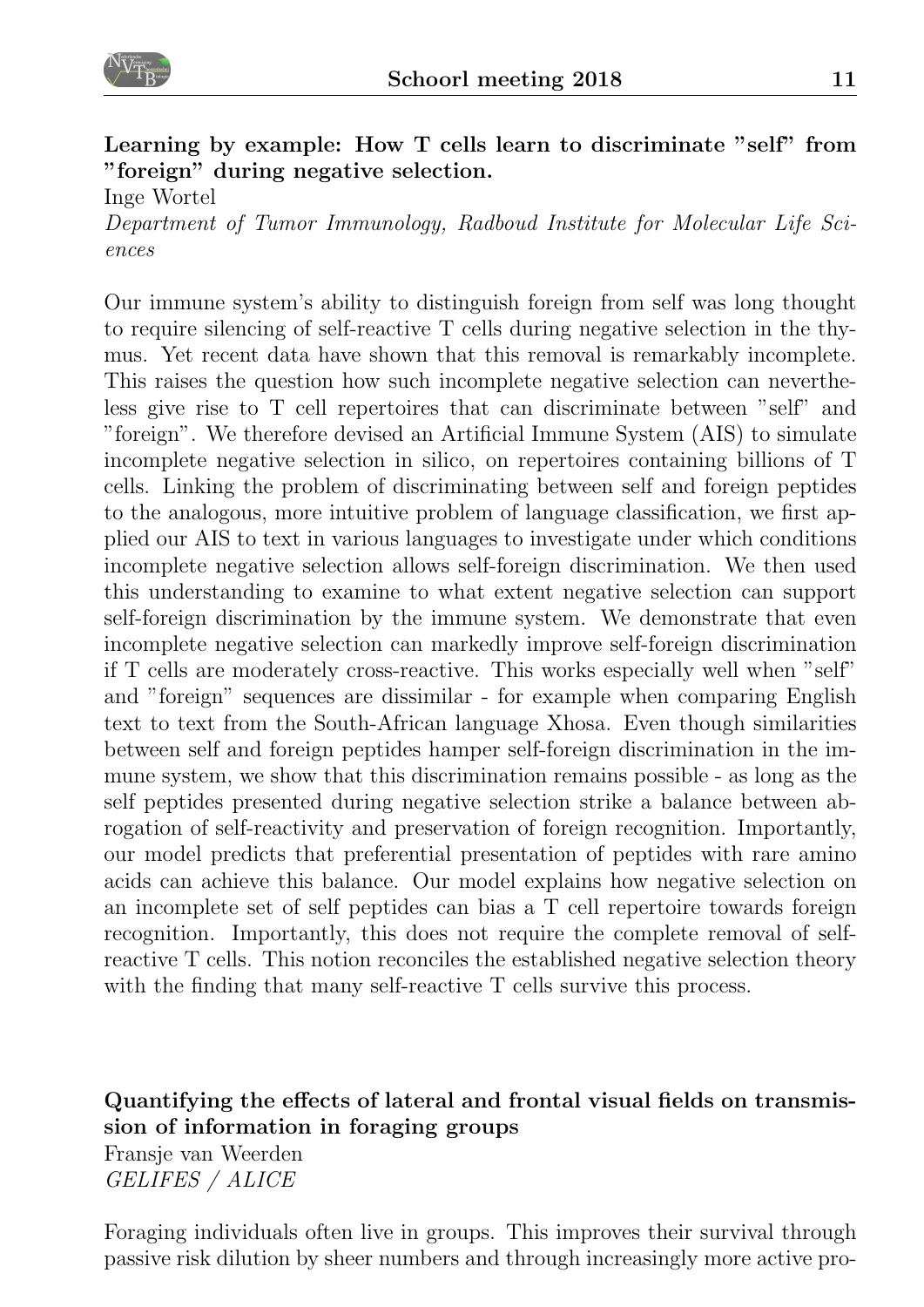

cesses, from cue transmission to alarm calling. Already, a fleeing action in itself can give an involuntary visual cue to danger and by contagion this can incite others to flee as well, making these cues functional in anti-predator warning. Visual fields are limited both by morphology, which defines their size, as well as by behaviour. For instance, foraging with the head down can cause an extra blind angle in front, changing an unobstructed frontal visual field to a lateral shape. The questions of the present study are: how do visual fields in terms of their size and frontal versus lateral view influence survival through their effect on transmission of information about predators? We use an agent-based spatial simulation model to investigate the effect of detection and of contagious fleeing on survival rate, for different sizes of the visual field, lateral vs. frontal view, different group sizes and movement rates and styles. We devise a measure for the transmission rates, namely the ratio of the number of others that an individual has actually seen divided by the number of others potentially seen, and we measure the length of transmission chains. We find that in a stationary group, a larger visual field leads to a higher survival rate. Moreover, a lateral view is more effective by increasing indirect reception of visual cues about predators for all but the largest visual fields, which is evident from higher transmission ratios and longer chains of transmission. As long as the visual field is large enough, having a blind angle in front does not detract from optimal transmission. These findings are ecologically relevant to observations of vigilance in groups of foraging animals.

#### How Immune Cells Find Each Other; In Silico Model of Fibroblastic Reticular Network Structure and Morphology Shabaz Sultan

Tumor Immunology Lab, Radboud Institute for Molecular Life Sciences

As part of the adaptive immune system, dendritic cells (DCs) take up and process antigens, which they then present to T cells to possibly induce an immune response. For this process to function properly, DCs need to make physical contacts with T-cells. One of the areas where this happens is the paracortical region of lymph nodes. Within such areas, both DCs and T cells have been observed to move on a stromal network structure, the fibroblastic reticular cell (FRC) network. It is tempting to speculate that the structure of this network must somehow increase the efficiency of cell movement and the rate of cell-cell encounters. To test such hypotheses, it would be useful to be able to change the FRC network structure and observe the effect of such changes on T cell/DC crosstalk. However, that is difficult to achieve experimentally. Instead, we aim to build an in silico model of FRC network growth and simulate the impact of targeted adjustments to network structure on cellular behaviour. As current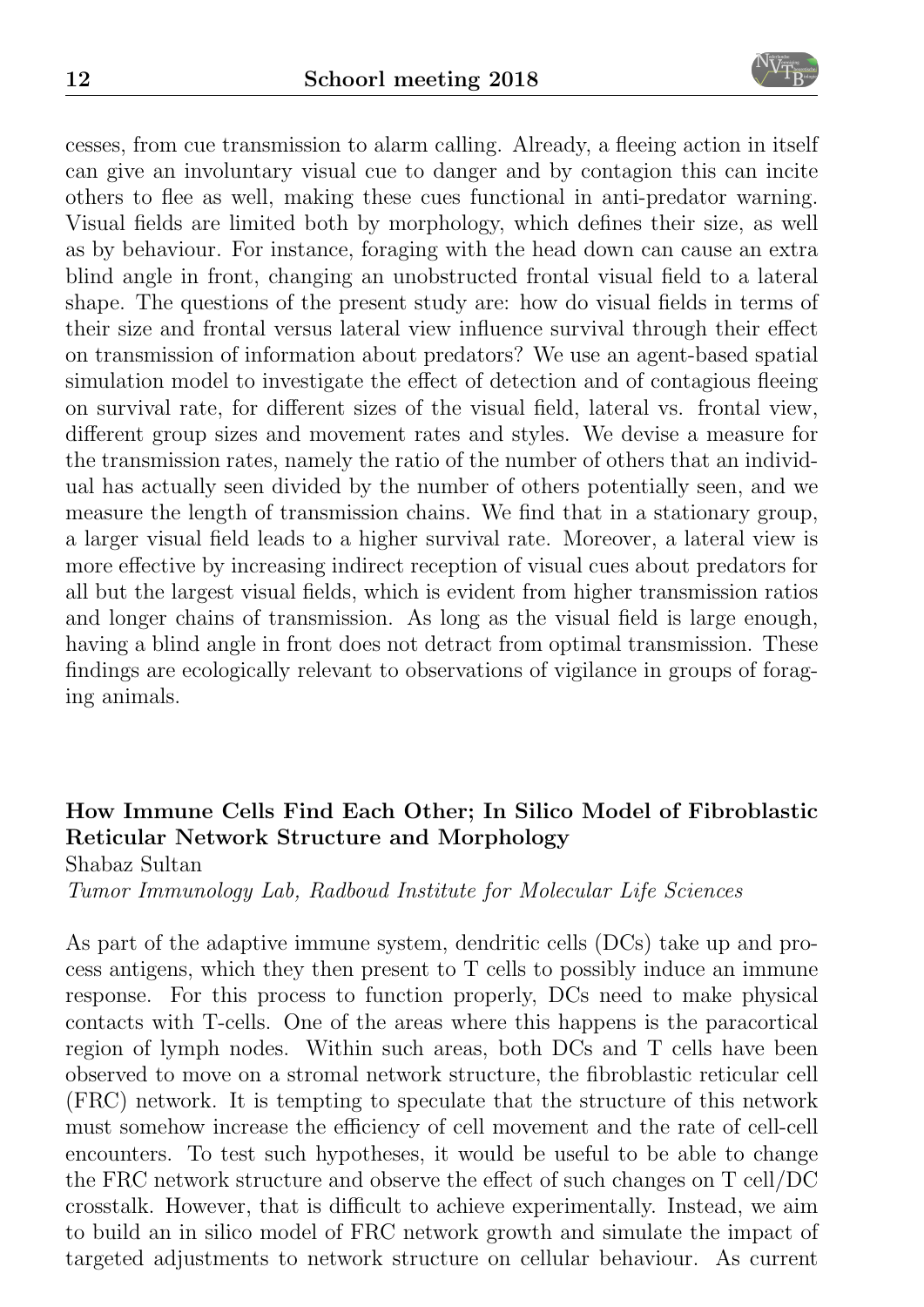

imaging techniques are unable to capture entire FRC networks in lymph nodes, we are designing a generative model that captures actual morphology and structure of real FRC networks. Similar generative models have been proposed in the literature, but these either do not attempt to match empirical data on real network structure or merely extract abstract topological attributes. So far, no model has tried to capture both the spatial nature of the network and its specific morphological features. We propose a new in silico model of network growth, and use detailed confocal microscopy data of network slices to verify that our model accurately captures these essential aspects of network morphology. We will continue this work by combining our in silico network model with a simulation of T cell migration on the network using the cellular Potts modelling framework.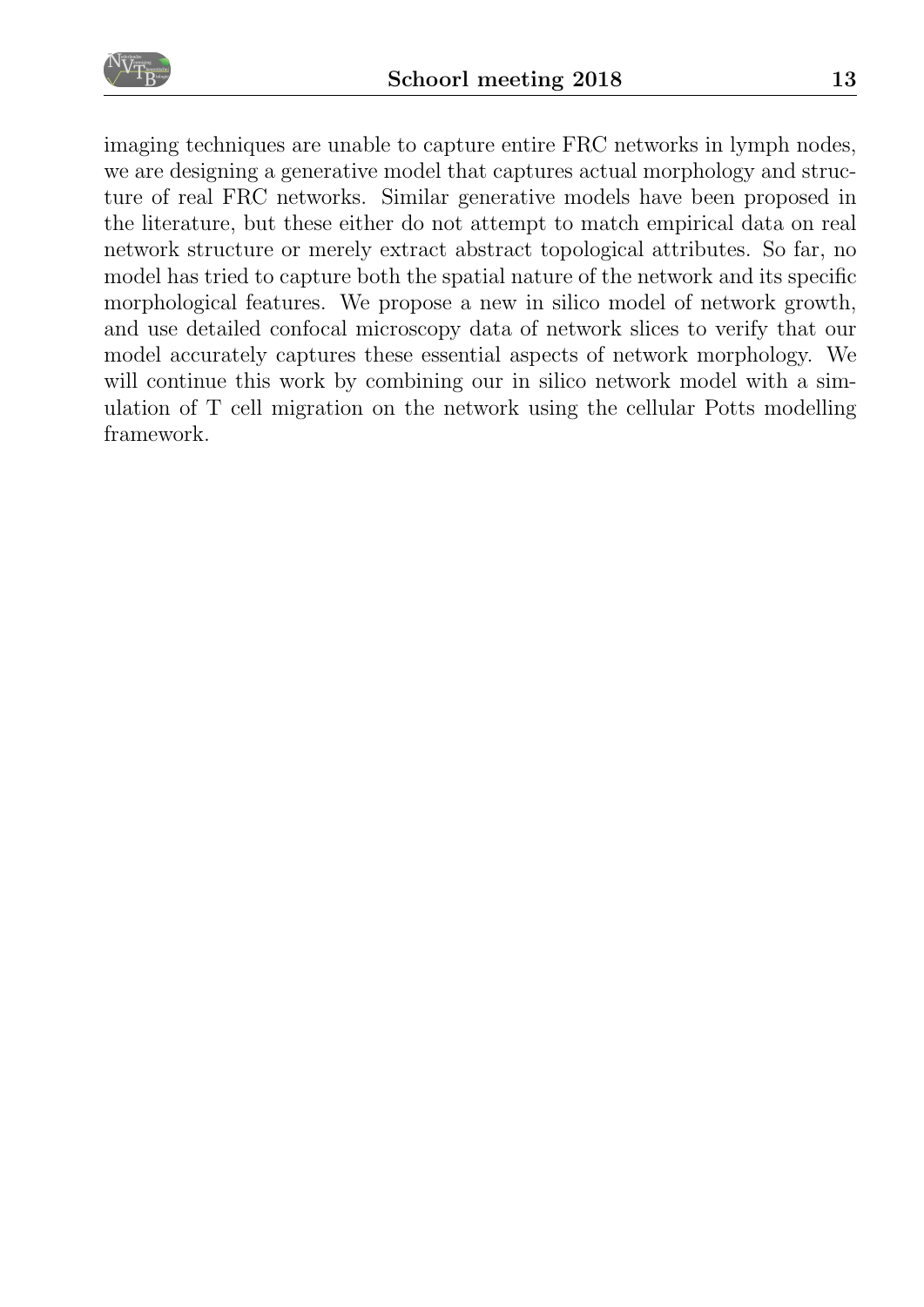

# Friday April 6th

#### Unfolding the complexity of a three-part brain

Sander van Doorn University of Groningen

The majority of motile bacteria are capable of using chemical cues to actively direct their motion towards favourable areas in their environment. This adaptive chemotactic behaviour is mediated by a small signal-transduction network that processes information from membrane chemoreceptors and that controls the direction of rotation of the flagellar motor complexes. The bacterial chemotaxis network has been characterised in extraordinary detail, and has emerged as a model system for studying the molecular basis of individual behaviour. I here consider this system as a minimal example of a complex trait, where selection acts on properties that emerge from interactions between molecular components. I will present a computational model that reconstructs the mapping from genotype to phenotype to fitness for this bio-molecular network, and use the model to study how the chemotactic network evolves to compensate for knockout mutations, or to optimise performance in different environments. Analysis of the reconstructed fitness landscapes underscores the pervasiveness of epistasis in complex trait evolution and provides novel clues to understanding the nature of evolutionary innovation.

## Critical chronicity: acute and chronic infections emerge in a single within-host model due to resource modulation by parasites

Anieke van Leeuwen Department of Coastal Systems, NIOZ Royal Netherlands Institute for Sea Research

Over a billion people on earth are infected with helminth parasites and show remarkable variation in parasite burden and chronicity. Although classic statistics such as the negative binomial distribution phenomenologically capture these population level patterns well, our understanding of the within-host processes giving rise to these patterns is limited. Here, to explain variability in infection outcome as an emergent property of within-host processes, we account for energy flows between parasites, immunity, and metabolic processes using Dynamic Energy Budget theory. Manipulation of within-host resources by parasites gives rise to a positive feedback where parasites improve their own resource availability inside the host, which in turn improves parasite growth and subsequent monopolization of resources. This results in bistability between an acute and a chronic infection state. We show that resource-dependence is crucial to explain patterns in natural variation in chronicity that are difficult to explain based on immune phenotype alone.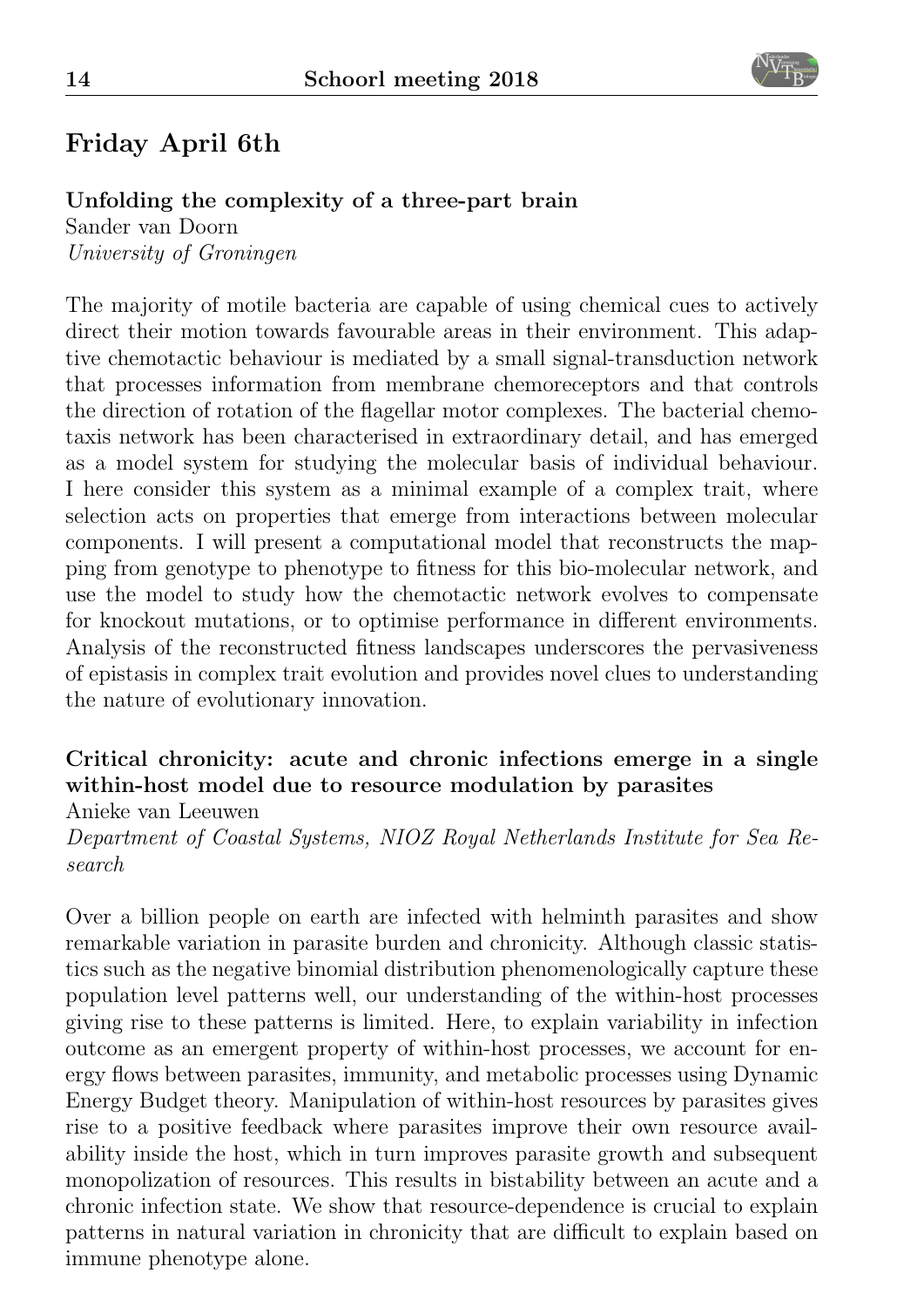

#### The evolution of "wild-types" of Virtual Microbes and adaptation to the long-term evolution experiment Bram van Dijk

Utrecht University

Bacteria and other microbes have coped with harshly fluctuating and unfavorable environments throughout billions of years of evolution. A commonly observed strategy under nutrient starvation is to divert resources away from growth, allowing the cells to survive until conditions improve. Here we investigate the evolution of "wild-type" Virtual Microbes that learn to cope with harsh resource conditions. We show that besides rates of growth, survival strategies are important evolved features of these wild-types. Many of these wild-types evolve regulatory response analogous to the stringent response of Escherichia coli, sensing the quality of the environment and suppressing protein expression when nutrients are limiting. These "wildtypes" are next subjected to the Long-Term Evolutionary Experiment (LTEE), to investigate what selection pressures might be relevant for an evolved, complex microbe, when evolving to a more predictable protocol.

### Mathematical modelling of radiation-induced DNA damage repair and carcinogenesis

Sjors Stouten Centre for safety  $(RIVM)$  & Mathematical institute  $(UU)$ 

We are continuously being exposed to very low doses of radiation coming from a wide variety of sources such as food, soil, buildings, space and medical applications. The linear no-threshold (LNT) model has been developed to quantify possible long-term health effects after ionizing radiation exposure. The model assumes that the risk of developing long-term health effects is proportional to dose. It allows one to sum separate exposure events and determine whether the obtained risk of developing a disease is tolerable within the context of writing health and safety policies concerning occupational hazards. The scientific community is divided regarding the validity of the LNT model when applied to low dose/dose-rate exposure events. Due to technical limitations and ethical considerations it is impossible to directly measure the effects of low dose/dose-rate ionizing radiation exposure on long-term health effects such as cancer induction. In absence of conclusive experimental data, linear extrapolations made from the LNT model remains the default method utilized for estimating low dose cancer risks. In order to assess the validity of the LNT model we are currently developing mathematical models of (i) radiation-induced DNA damage repair and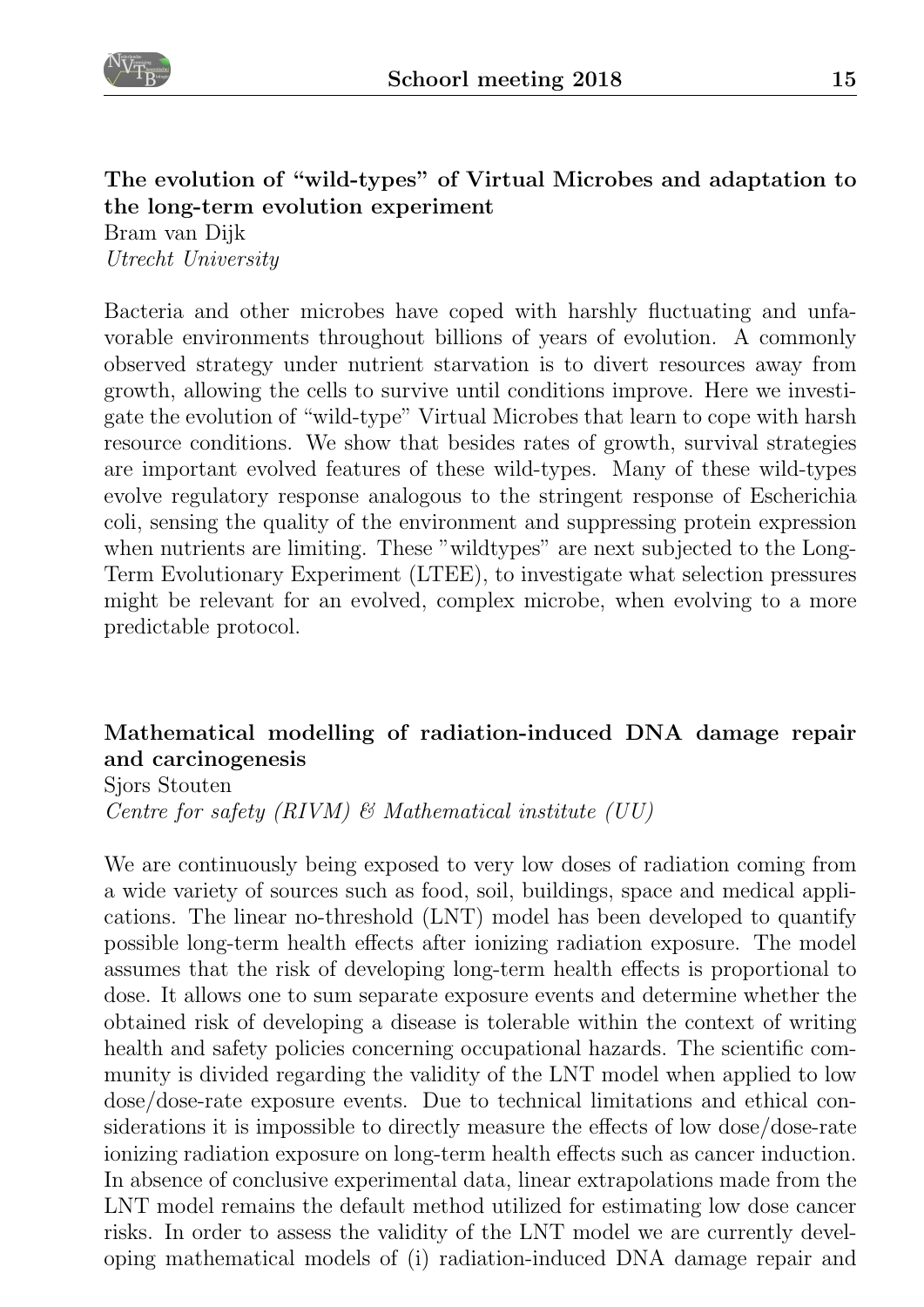

(ii) murine bone marrow stem cell differentiation in relation to leukaemia onset. We are currently able to quantify radiation-induced DNA damage in terms of dose, dose-rate and radiation quality (photons/particles). This information is the foundation of our bone marrow population model in which a fraction of exposed cells accumulates chromosome aberrations that are critical for the onset of leukaemia. We will apply these models to murine radiation-induced acute myeloid leukaemia datasets. This allows us to compare our model-derived leukaemia risks to values that one might expect from LNT model extrapolations. During my presentation I will show our preliminary results and discuss possible consequences for writing health and safety policies.

#### Evolution of lysogeny and bacteriophage communication.

Glenn Mulder Theoretical Biology & Bioinformatics, Utrecht University

Upon infection of a new host cell, bacterial viruses generally enter a lytic lifecycle to kill host cells and produce viral particles. Temperate viruses, alternatively, can integrate their genetic material into the host genome and become lysogenic. Last year, it was found that certain temperate bacteriophages use a communication mechanism that influences this lytic-lysogenic life-style decision (Erez et al., 2017). During the latent phase, these phages induce the secretion of a small peptide and as the concentration of this peptide rises in the medium, so does their propensity for lysogeny. The authors proposed that such a communicative decision-making mechanism provides individual phages with information on the number of infections that are going on in their vicinity. This number of infections gives an indication of the availability of susceptible host cells and hence of the expected viability of a lytic life-cycle. To test the validity of this idea, we develop an ordinary differential equation model that describes growth and infection of communicating and non-communicating bacteriophages, coexisting in a sensitive population. We then examine the competitive capacity of these communicating phages compared to that of non-communicating ones. As the number of infections needs to vary for communication to be effective, we include fluctuations in the number of susceptible cells in our model. We then introduce a communicating phage and examine the evolution of the peptide concentration threshold at which the bacteriophage changes its strategy. In the absence of communication, three distinct strategies can evolve depending on the frequency of transfer to a new sensitive population. A fully lytic strategy is selected for when transfers occur frequently, a fully lysogenic strategy is selected for when transfer events are rare and a bet-hedging strategy is selected for in an intermediary region. In addition, we find that the communication system allows phages to efficiently switch between a fast-spreading lytic strategy during ini-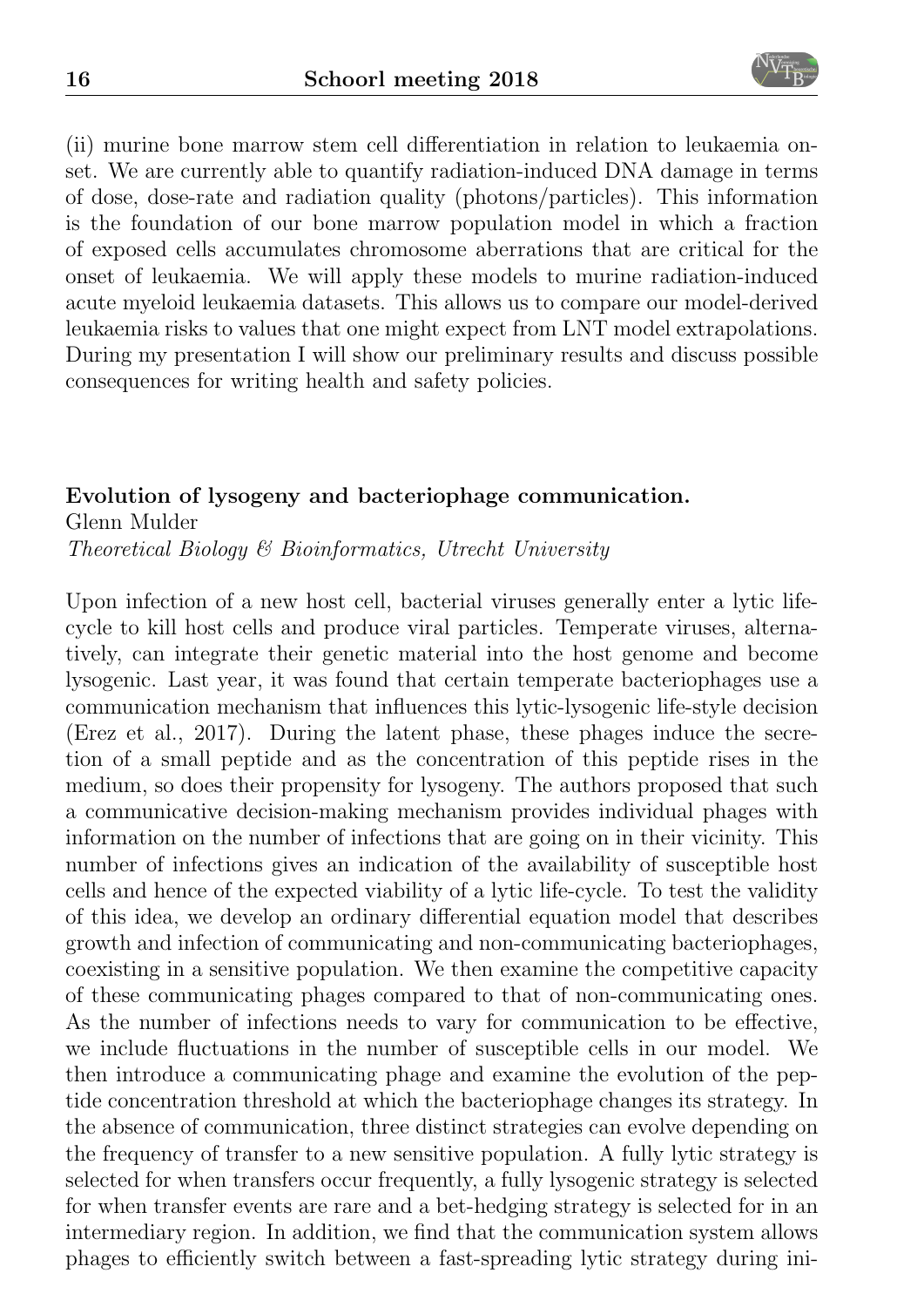

tial infection of a sensitive population, and a more long-lived lysogenic strategy when the availability of sensitive cells decreases. Indeed, communication allows for an adjusted life-cycle decision, such that communicating phages outcompete non-communicating phages in both the bet-hedging and fully lysogenic regime. From this, we conclude that communication indeed confers a competitive advantage. References: Erez, Zohar et al. "Communication between viruses guides lysislysogeny decisions". In: Nature 541.7638 (January 2017), pp. 488493.

#### Biological organization three decades after Ernst Mayr

Gerard Jagers op Akkerhuis Philosophy Wageningen

In 1988 Ernst Mayr wrote: "The complexity of living systems consists at every hierarchical level, from the nucleus, to the cell, to any organ system (kidney, liver, brain), to the individual, to the species, the ecosystem, the society." Mayr added that "The hierarchical structure within an individual organism arises from the fact that the entities at one level are compounded into new entities at the next higher level - cells into tissues, tissues into organs, and organs into functional systems." Even nowadays, many biologists experience no problems when reading Mayr's phrases. After all, isn't this how nature is organized? Of course there is such a hierarchy! Of course individual organisms arise through integration from cells, to tissues, to organs, tot a functional system! But are things really the way Mayr suggests? Has Mayr paid sufficient attention to the logical consistency of his ranking of "hierarchical levels"? Are (multicellular) organisms really constructed the way he sketches? In my talk I will submit Mayr's thoughts to a critical philosophical analysis. To resolve logical inconsistencies in Mayr's perspective, a new approach will be presented that suggests fundamental changes in the way biologists currently analyze systems.

#### Combining gene trees into a phylogenetic network.

Remie Janssen TU Delft

This talk is mostly based on the paper 'Polynomial-Time Algorithms for Phylogenetic Inference Problems' available on ArXiv (number 1802.00317). In this paper we study the problem of infering a species phylogeny (network or tree) from a set of gene trees. There are several models restricting the embedding of the gene trees in different ways. We give a polynomial time algorithm for phylogeny inference for two such models that turn out to have the 'same' solution. In this talk I will show some results on the mathematical structure of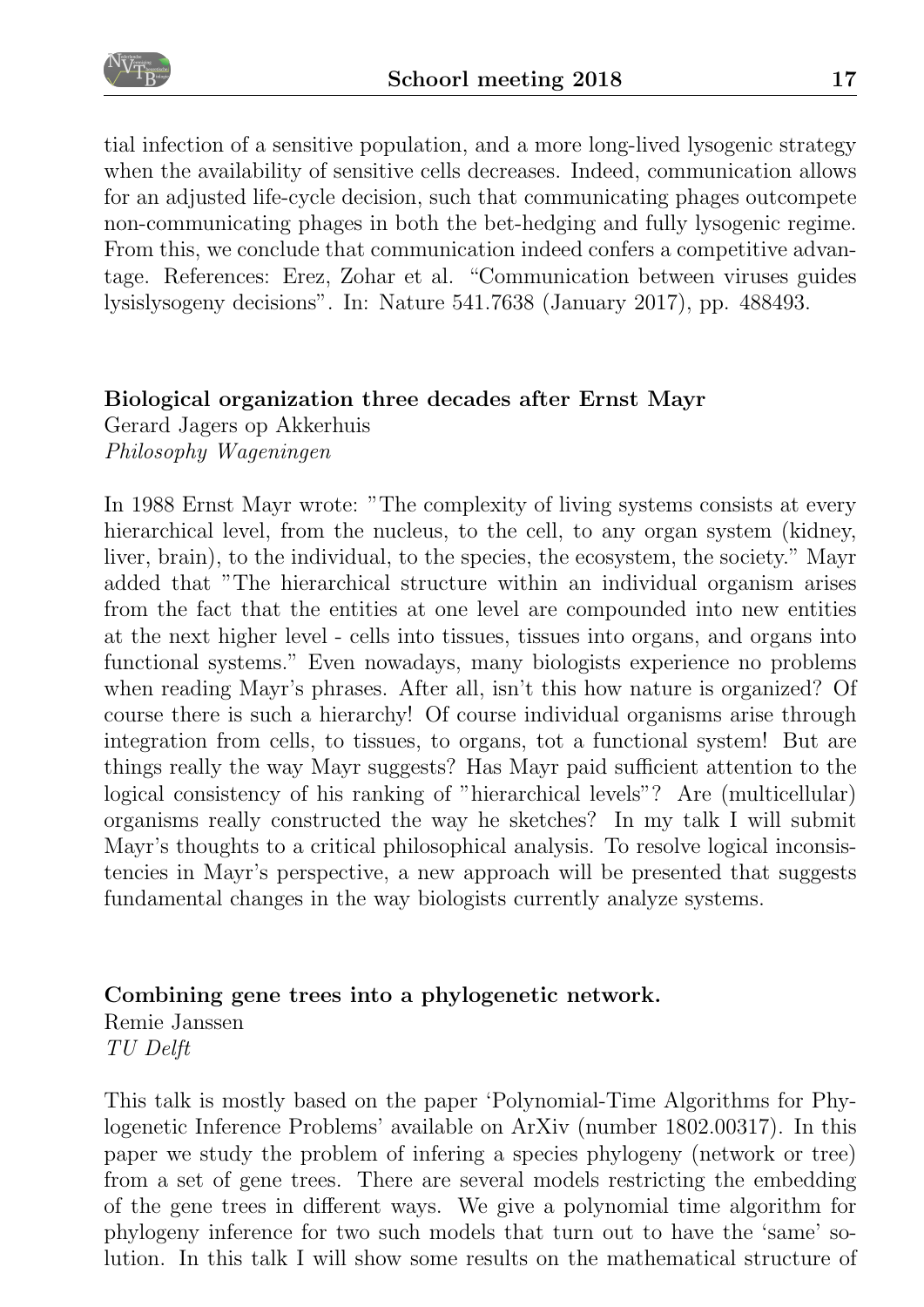

these solutions. Furthermore, I will discuss the use of these models in biology.

#### Linking life history theory, population genetics and population ecology using evolutionary demography: a matrix population model approach.

Charlotte de Vries University of Amsterdam

Evolutionary change and population dynamics are linked through the birth and death processes that drive them both. Demography is therefore central to understanding evolution and a truly eco-evolutionary framework must provide a map from genotype to phenotype, from phenotype to demographic processes, and from demography to (stage)x(genotype) dynamics (fitness, in a general sense). In this talk, we present a new model framework which incorporates basic Mendelian genetics into the powerful demographic framework of matrix population models. Any kind of ecological process can be included in the demographic component of the model: age- or stage-classified life histories of arbitrary complexity, linear or non-linear (density-dependent) dynamics, constant or time-varying (periodic or stochastic) environments. In addition, the model can incorporate genes that differentially affect males and females, and hence describes the evolution of sexually dimorphic traits. We show that in the presence of sexual dimorphism in demographic rates, the population growth rate can not be used as a proxy for fitness. As a consequence, average fitness in the population does not always increase and populations can go extinct due to evolutionary suicide. We calculate the stability of the homozygote equilibria to invasion by the other allele to derive analytical genotype coexistence conditions. As an example, we present results on the maintenance of a colour polymorphism in the common buzzard (Buteo buteo).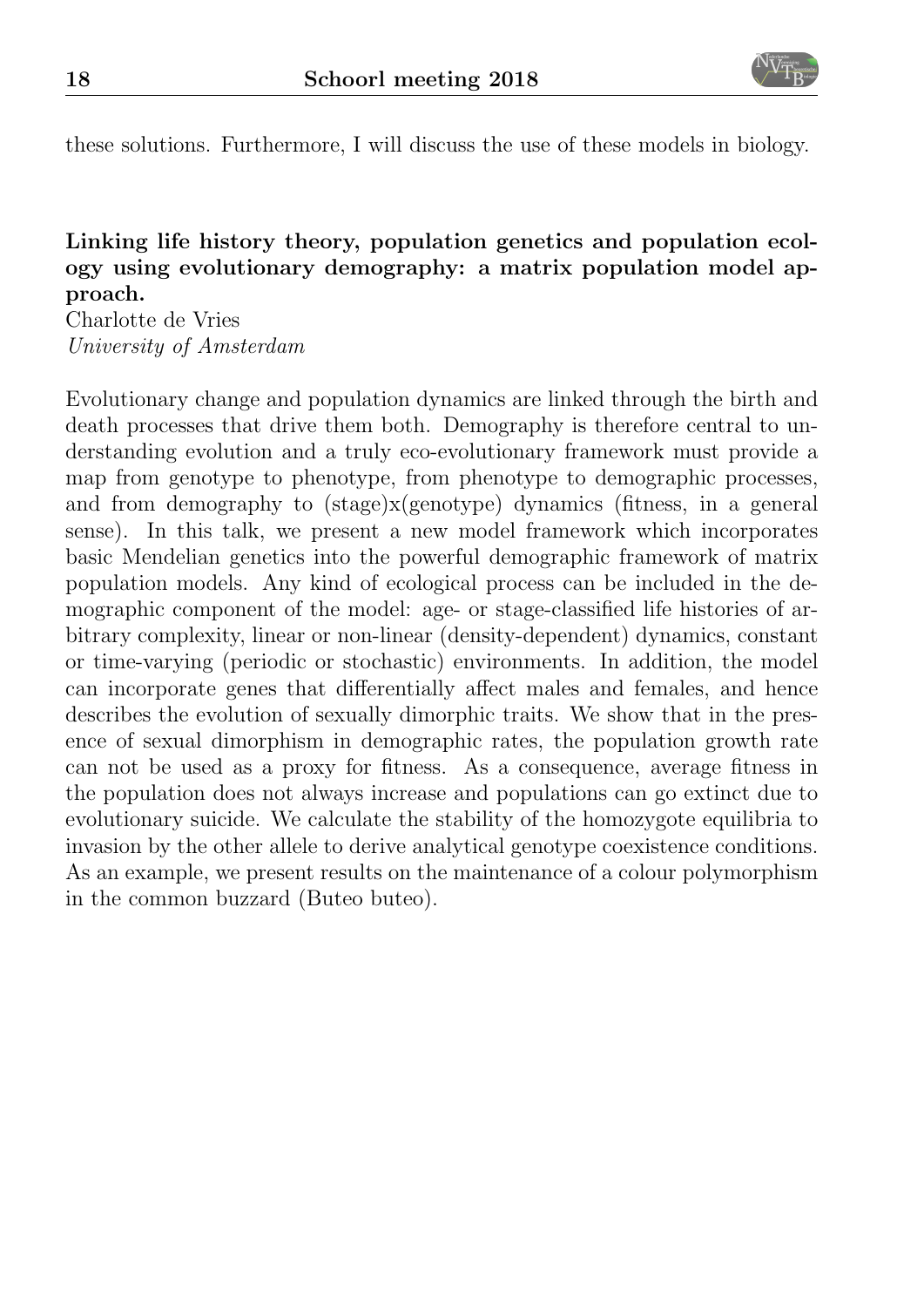

# NVTB jaarvergadering 2018

The agenda of the annual meeting on Thursday 5th of April 2018, to commence at 16:15, is as follows:

- Opening
- Annual report secretary
- Annual report treasurer
- Voting for the new chair of the NVTB
- Voting for the new treasurer of the NVTB
- Report treasury committee 2017 Approved by Jaap Rutten (present) Approved by Aline de Koeijer (not present)
- Budget 2018
- Applications for symposia grants for 2018
- Evaluation of the meeting schedule 2018
- Ideas for invited speakers 2019
- Date NVTB meeting 2019
- Survey
- Concluding remarks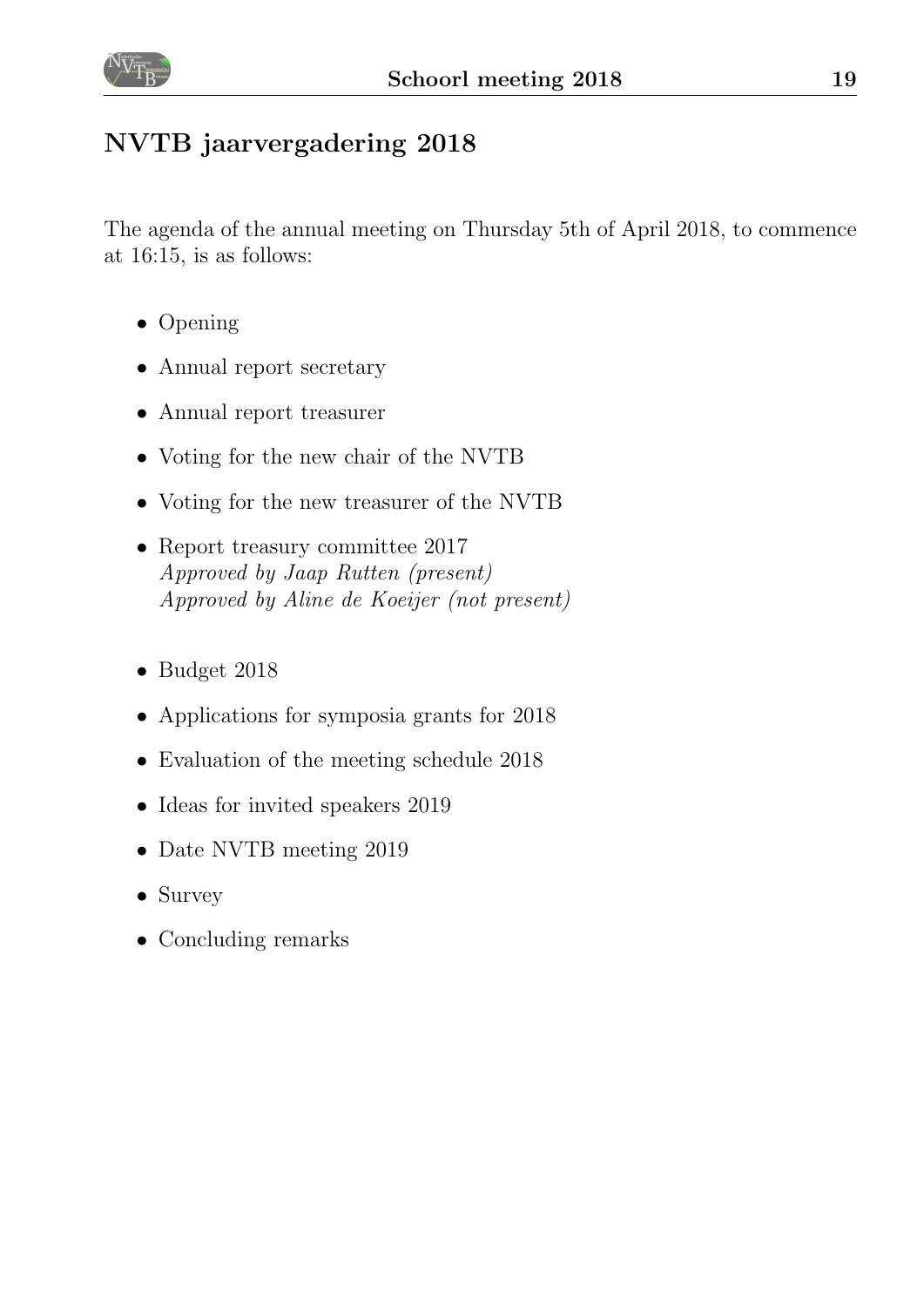

#### Annual report secretary 2017

#### General information:

Last year, the meeting of the NVTB took place on June 1st and 2nd, 2017. The keynote speakers were Willem Bouten and Frank Bruggeman. In total, we got 16 new members in 2017, whereas 11 members cancelled their membership. 5 other members have been expulsed due to inactivity. This leaves the total number of members at the end of 2017 exactly where it was last year (195).

#### A new chair and treasurer:

This year, we have 2 people leaving the NVTB board. Jaap Kaandorp (UvA) has been the NVTB chair for 3 years, and now puts forwards Kirsten ten Tusscher (UU) as the next chair. Lotte de Vries (UvA) will also quit. Jeroen Meijer (UU) has volunteered to take on the job of being treasurer of the NVTB. Votes will pass on these appointments during the general meeting.

#### Kerkzaal:

Last year we had some complaints about the presentations being poorly visible due to the sunlight in the presentation room. The white curtains were not very effective to keep the light out, leaving much to be desired. We raised a complaint at Dopersduin, and they were kind enough to offer us to host the meeting in the "Kerkzaal". They showed us the room, and the light seems much easier to manage (and a lot less light comes in to begin with). I ask the members to pay attention to the pros and cons of using this new room, so I can make an informed decision on improving the meeting next year.

#### Website use:

Since last year we have our own website. It is now only used to announce the NVTB meeting and some events organised by Theoretical Biology at Utrecht University. If you or any of your colleagues ever feels the need to organise an event and needs an online platform to do so, you can use our website. Also, if you find any other issues with the website, please report them to me via the contact form on the website<sup>2</sup> or email me directly.

<sup>2</sup>http://theoreticalbiology.nl/contact.php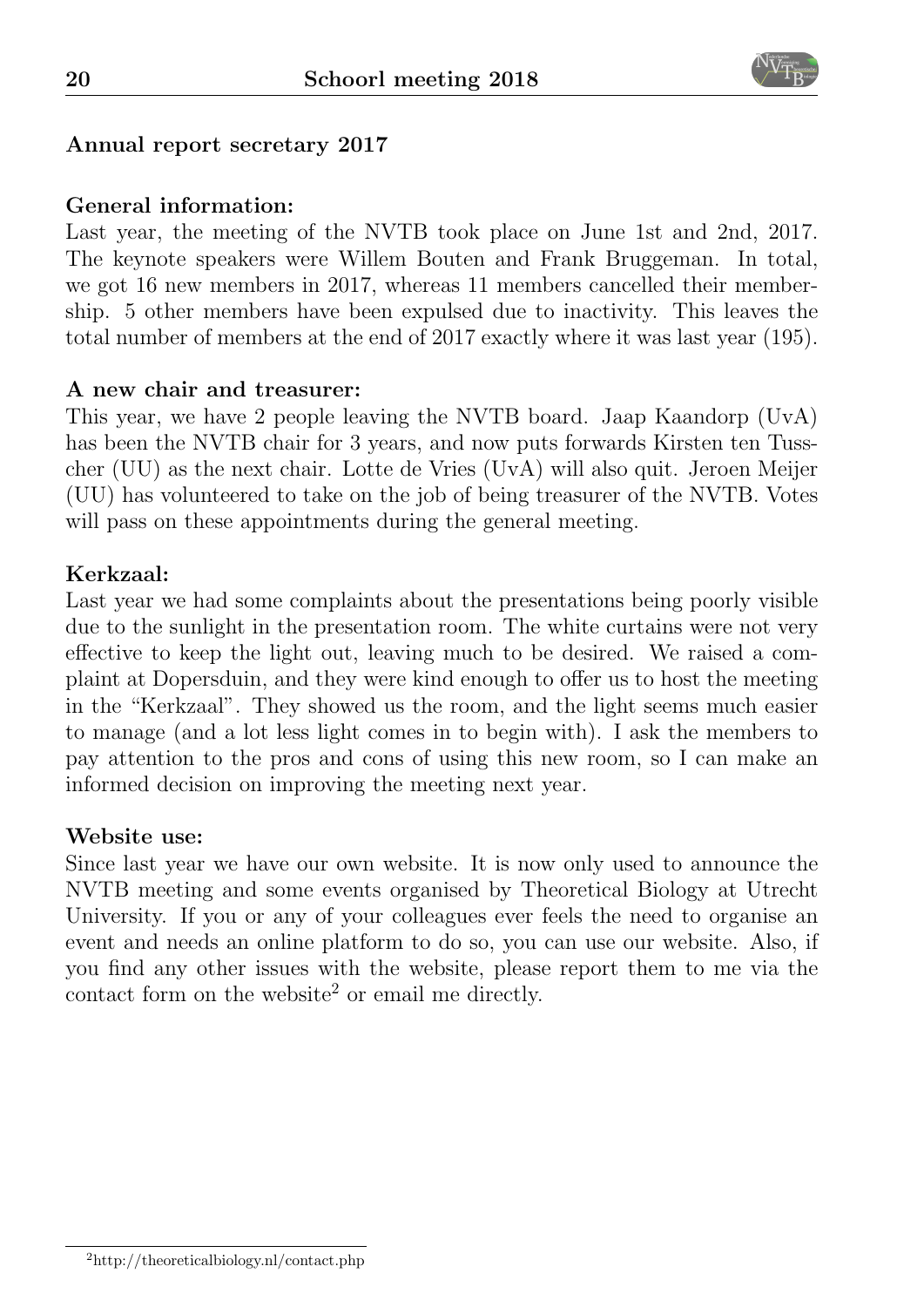

# 2017

In 2017, our society achieved a positive result of  $\epsilon$ 2.635.46. This is due to a couple of factors: no requests for funding of symposia were received in 2017 and we scrapped Bram Kuypers symposium from our financial records  $(\epsilon 500,$ as was discussed during the annual meeting in 2017).

#### Schoorl 2017

The costs of the Schoorl meeting  $(\epsilon 4.153)$  were partly covered by the participants ( $\epsilon$ 2,500.10) and partly covered by the NWO subsidy ( $\epsilon$ 1,760). We had a net positive result for Schoorl  $(\epsilon 107.10)$  due to the raised Schoorl fees and thanks to high attendance of the Schoorl meeting.

#### Other costs and benefits

The costs for the bank account and the transfers were  $\epsilon$ 123.64. We received  $\epsilon$ 12.72 interest on the savings account. As was discussed during the 2016 meeting, we bought some serverspace to host our website, in 2017 we paid  $\epsilon$ 96.72 for the serverspace.

2018

#### Schoorl 2018

Whether Schoorl will give a net negative or net positive result depends mostly on the number of participants. In 2016 we had a small negative result  $(-\epsilon 107.25)$ and in 2017 we had a positive result of the same size  $(+\epsilon 107.10)$ . The net result over the whole financial year will mostly depend on whether any money is requested for symposia but a positive result is expected.

#### Symposia 2018

For 2018, we have again budgeted a total of  $\epsilon$ 1500 for symposia, this amount is to be divided over the number of symposia this year. The maximum amount per symposium is  $\epsilon$ 500. Requests can be submitted at the annual meeting or via email to the treasurer beforehand. No money for symposia has been requested for a few years, maybe we need to advertise this more strongly.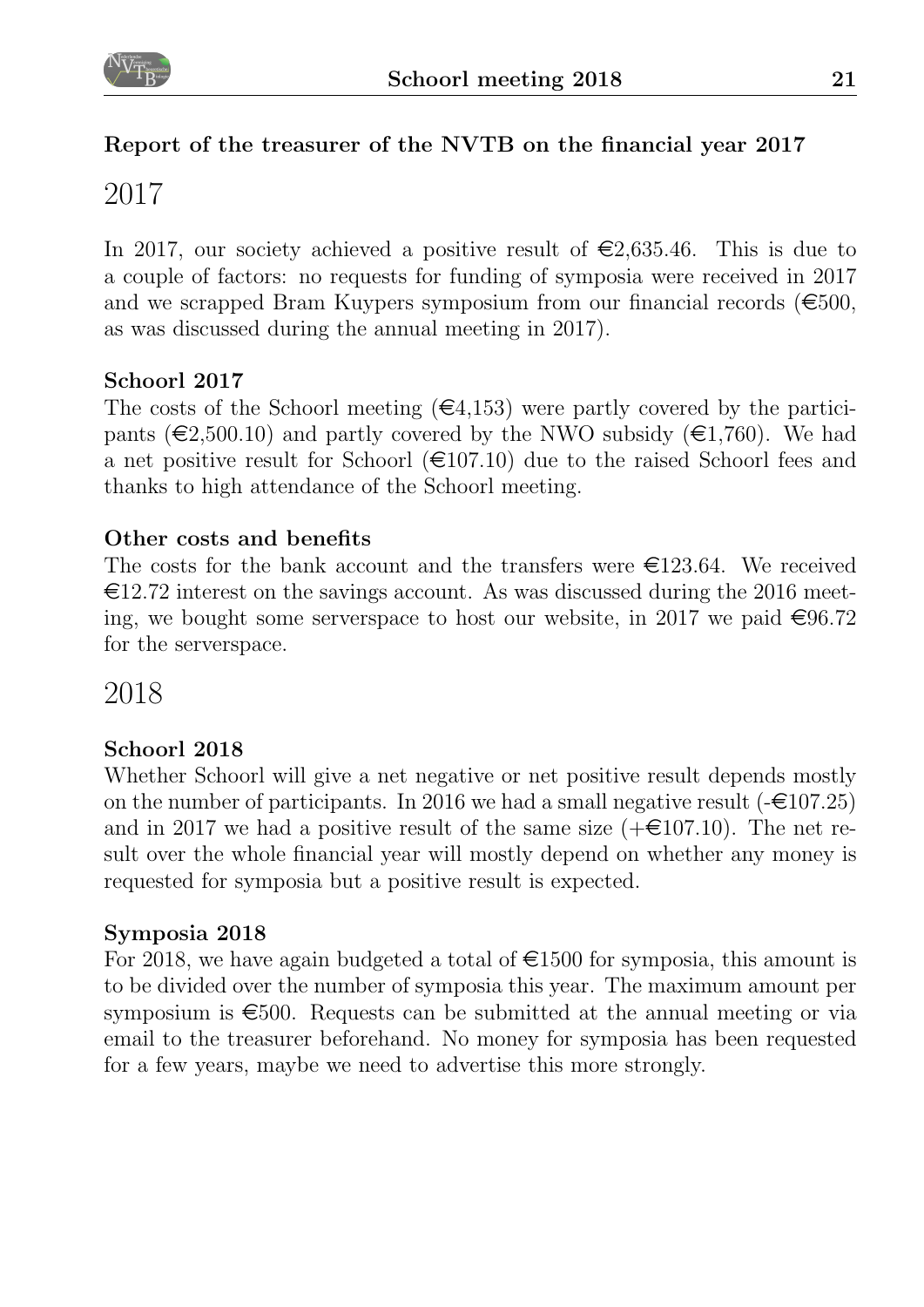

| Activa $(\epsilon)$         |           | Passiva $(\epsilon)$              |           |
|-----------------------------|-----------|-----------------------------------|-----------|
| tegoed contributie 2010     | 10.00     | vermogen $1-1-2017$               | 14.372.98 |
| tegoed contributie 2011     | 50.00     |                                   |           |
| tegoed contributie 2012     | 84.00     | positief resultant 2017           | 2.635.46  |
| tegoed contributie 2013     | 136.00    | vermogen 31-12-2017               | 17.008.44 |
| tegoed contributie 2014     | 240.00    |                                   |           |
| tegoed contributie 2015     | 384.00    |                                   |           |
| tegoed contributie 2016     | 516.00    |                                   |           |
| tegoed contributie 2017     | 1.056.00  | Vooruit betaalde contributie 2018 | 60.00     |
|                             |           |                                   |           |
| voorschot Schoorl voor 2018 | 2.821.40  |                                   |           |
| spaarrekening               | 5.633.71  | reservering Ramiro Magno          | 500.00    |
| in kas                      | 6.637.84  |                                   |           |
| Totaal                      | 17.568.95 | totaal                            | 17.568.44 |

## Balans 1-1-2018

## Balans 1-1-2017

| Activa $(\epsilon)$         |           | Passiva $(\epsilon)$              |           |
|-----------------------------|-----------|-----------------------------------|-----------|
| tegoed contributie 2010     | 10.00     | vermogen $1-1-2016$               | 13.003.81 |
| tegoed contributie 2011     | 60.00     |                                   |           |
| tegoed contributie 2012     | 96.00     | positief resultant 2016           | 1.369.17  |
| tegoed contributie 2013     | 148.00    | vermogen 31-12-2016               | 14.372.98 |
| tegoed contributie 2014     | 276.00    |                                   |           |
| tegoed contributie 2015     | 464.00    |                                   |           |
| tegoed contributie 2016     | 708.00    |                                   |           |
|                             |           | vooruit betaalde contributie      | 24.00     |
|                             |           | c. hemelrijk en f. weissing       |           |
| voorschot Schoorl voor 2017 | 0.00      | Reservering poster prijs 2017     | 100.00    |
| spaarrekening               | 5.620.99  | reservering Ramiro Magno          | 500.00    |
| in kas                      | 8.114.05  | reservering workshop Bram Kuijper | 500.00    |
| Totaal                      | 15.497.04 | Totaal                            | 15.496.98 |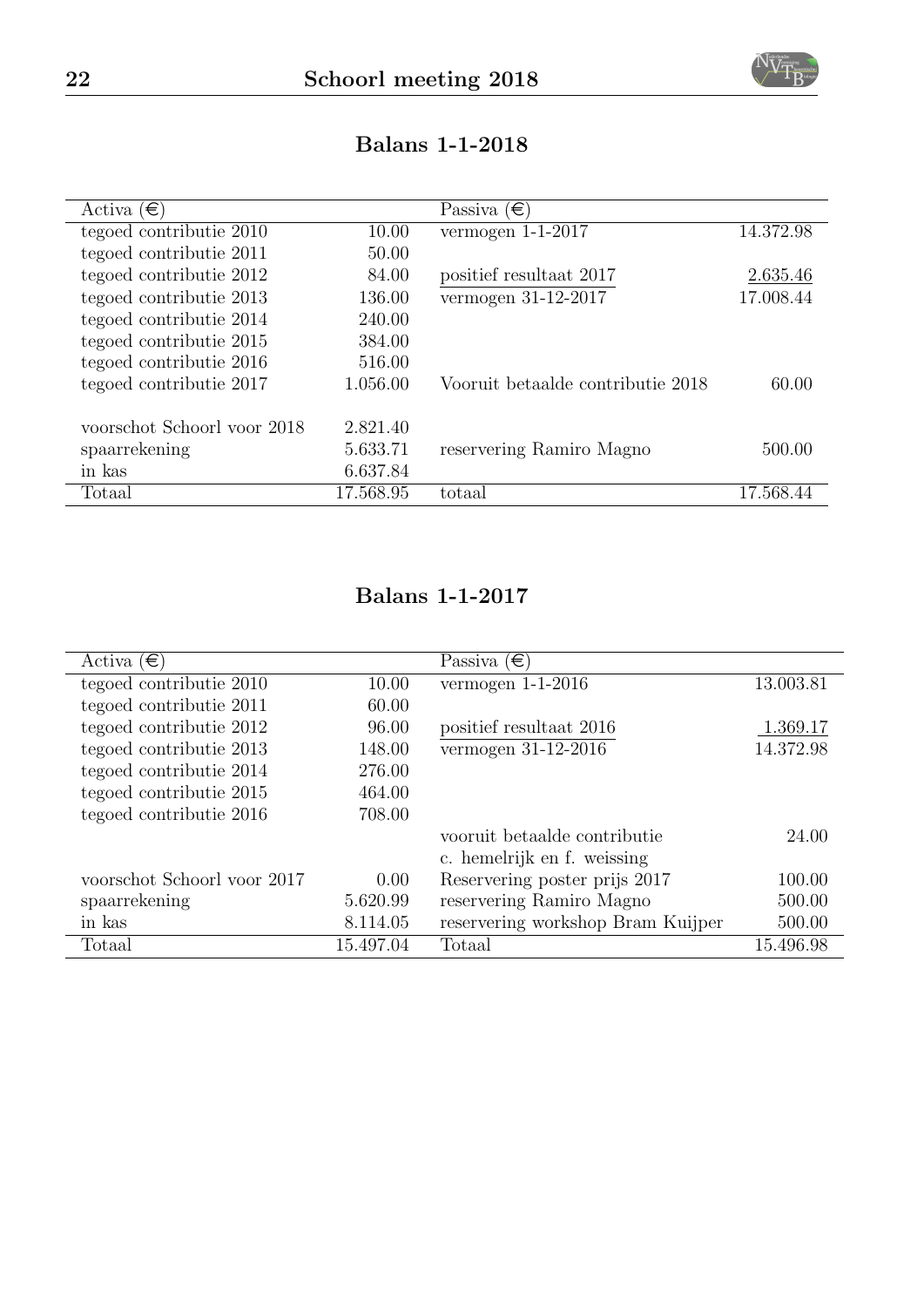#### Resultatenrekening 2017

| Kosten $(\epsilon)$               |                 | Opbrengsten $(\epsilon)$                       |          |
|-----------------------------------|-----------------|------------------------------------------------|----------|
| Schoorl 2017                      |                 | 4.153.00 bijdrage NWO Schoorl 2017             | 1.760.00 |
| Kosten website                    |                 | 96.72 Bijdragen leden Schoorl 2017 *           | 2.500.10 |
| Poster prijs 2017                 | 100.00          |                                                |          |
|                                   |                 |                                                |          |
| kosten ING (betaald in 2017)      |                 | $123.64$ rente over $2017$ (in $2017$ gestort) | 12.72    |
| onbetaald 2011 agy opzegging 2017 |                 | 10.00 Contributie 2009-2017**                  | 102.00   |
| onbetaald 2012 agv opzegging 2017 |                 | 12.00 verwachte contributie 2017               | 2.424.00 |
| onbetaald 2013 agv opzegging 2017 |                 | $12.00$ giften                                 | 0.00     |
| onbetaald 2014 agv opzegging 2017 |                 | 12.00 Reservering Bram Kuyper geschrapt        | 500.00   |
| onbetaald 2015 agv opzegging 2017 | 36.00           |                                                |          |
| onbetaald 2016 agy opzegging 2017 | 24.00           |                                                |          |
| onbetaald 2017 agv opzegging 2017 | 84.00           |                                                |          |
| Totaal                            | 4.663.36 Totaal |                                                | 7.298.82 |
|                                   |                 | Positief resultant 2017                        | 2.635.46 |

\* bijdrage leden schoorl is na aftrek van kosten voor wijn voor sprekers en kosten naam stickers

\*\* Een van onze leden betaalde in 2017 alsnog contributie van 2009-2017, nadat we hem al geroyeerd hadden vorige jaar. Hierdoor is er een verschil ontstaan in de contributie te goeden van 2017 en 2016, omdat zijn contributie al was afgeschreven als verloren in 2016.

#### Begroting 2018

| Kosten $(\epsilon)$                  |          | Opbrengsten $(\epsilon)$        |          |
|--------------------------------------|----------|---------------------------------|----------|
| Uitgaven Schoorl 2018                | 4.500.00 | bijdrage NWO Schoorl 2017       | 2.000.00 |
| Posterprijs 2018                     | 100.00   | bijdrage leden aan Schoorl 2017 | 2.500.00 |
| symposia                             | 1.500.00 | contributie 2017                | 2.200.00 |
| geroyeerde leden                     | 200.00   | rente                           | 10.00    |
| kosten ING (incl. internetbankieren) | 120.00   |                                 |          |
| kosten website                       | 100.00   |                                 |          |
| Totaal                               | 6.520.00 | Totaal                          | 6.710.00 |
|                                      |          | Verwacht resultaat 2018         | 190.00   |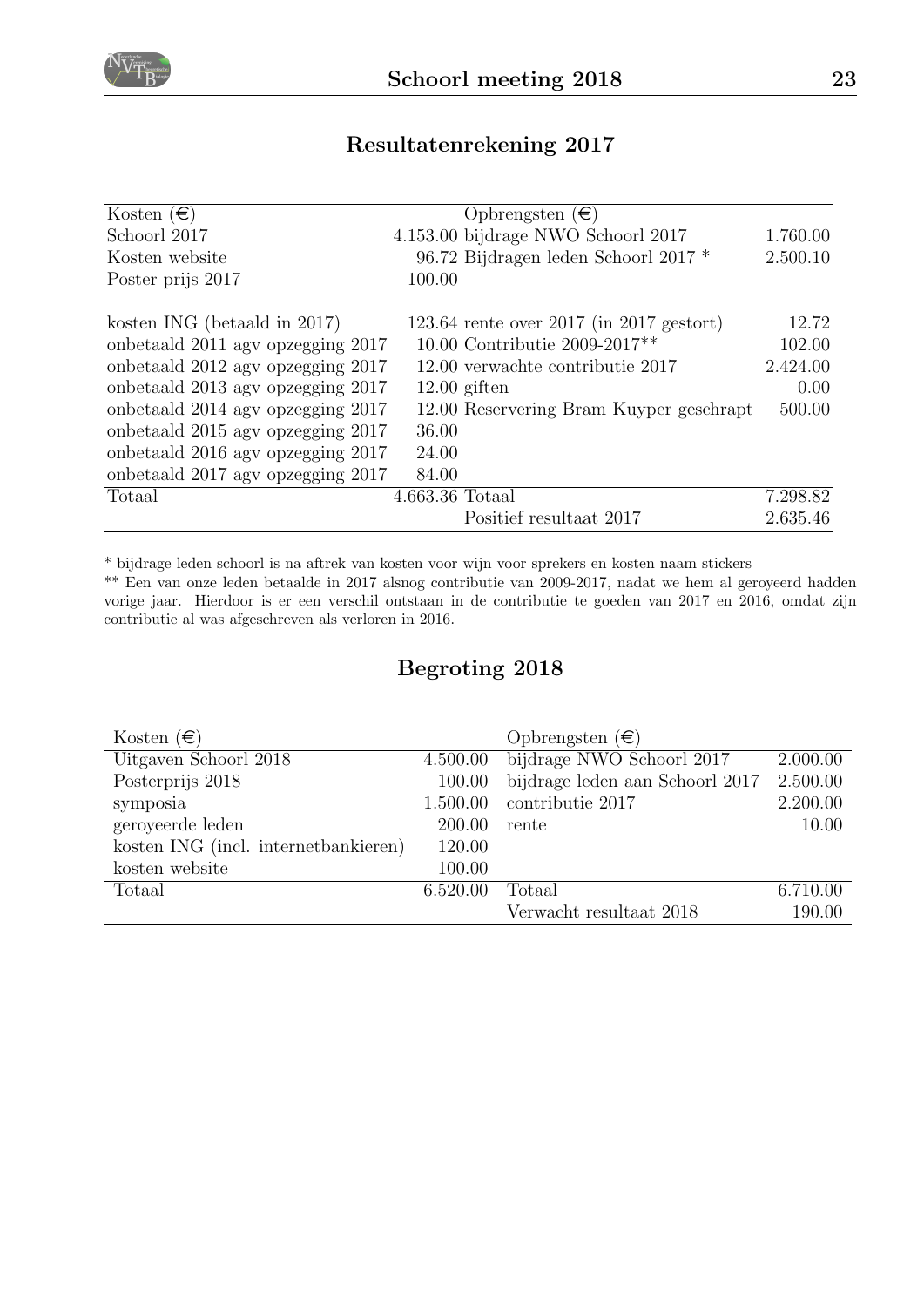

# Participants

Jesse Alderliesten Farm Animal Health, Utrecht University, j.b.alderliesten@uu.nl Reinder Bosman Theoretical Biology & Bioinformatics, Utrecht University, reinder.bosman@live.nl Jeroen Creemers Department of Tumor Immunology, Radboudumc, jeroen.creemers@radboudumc.nl Charlotte de Vries Institute for Biodiversity and Ecosystem Dynamics, c.devries@uva.nl Hilje Doekes Theoretical Biology, Utrecht University, H.M.Doekes@uu.nl Karim Hajji Theoretical Biology and Bioinformatics, Utrecht Univeristy, k.hajji@uu.nl Lia Hemerik biometris, Wageningen University and Research, Lia.Hemerik@wur.nl Rutger Hermsen Biology Department, UU, r.hermsen@uu.nl Gerard Jagers op Akkerhuis Philosophy Wageningen, gajm.jagers@gmail.com Remie Janssen TU Delft, remiejanssen92@gmail.com Jaap Kaandorp University of Amsterdam, J.A.Kaandorp@uva.nl Farhad Khudhur Uniersity of Sulaimania, Deparment of Biology, farhad.khudhur@univsul.edu.iq Kevin Kort University of Groningen - Theoretical Research in Evolutionary Life Sciences, k.kort@rug.nl Helen Kruize GELIFES and TRES,  $h.kruize@rug.nl$ Emiliano Méndez Salinas TRÊS (Theoretical Research in Evolutionary Life Sciences), GELIFES Institute, University of Groninge, emimendez@hotmail.com Glenn Mulder Theoretical Biology & Bioinformatics, Utrecht University, g.a.mulder@students.uu.nl Théo Pannetier Theoretical Biology group - Groningen Insitute for Evolutionary Life Sciences, t.s.c.pannetier@rug.nl Marina Papadopoulou Groningen Institute for Evolutionary Life Sciences, University of Groningen, m.papadopoulou@rug.nl Jacob Rutten Theoretical Biology at Universiteit Utrecht, j.p.rutten@uu.nl Sjors Stouten Centre for safety (RIVM) & Mathematical institute (UU), sjors.stouten@rivm.nl Shabaz Sultan Tumor Immunology Lab, Radboud Institute for Molecular Life Sciences, shabaz.sultan@gmail.com Kirsten ten Tusscher Biology, Utrecht University, k.h.w.j.tentusscher@uu.nl Bram van Dijk Utrecht University, b.vandijk@uu.nl Anieke van Leeuwen Department of Coastal Systems, NIOZ Royal Netherlands Institute for Sea Research, anieke.van.leeuwen@nioz.nl Fransje van Weerden GELIFES / ALICE, J.F.van.Weerden@rug.nl Levien van Zon Formerly: Theoretical Biology & Bioinformatics, Utrecht University, levien@zonnetjes.net Inge Wortel Department of Tumor Immunology, Radboud Institute for Molecular Life Sciences, inge.wortel@radboudumc.nl